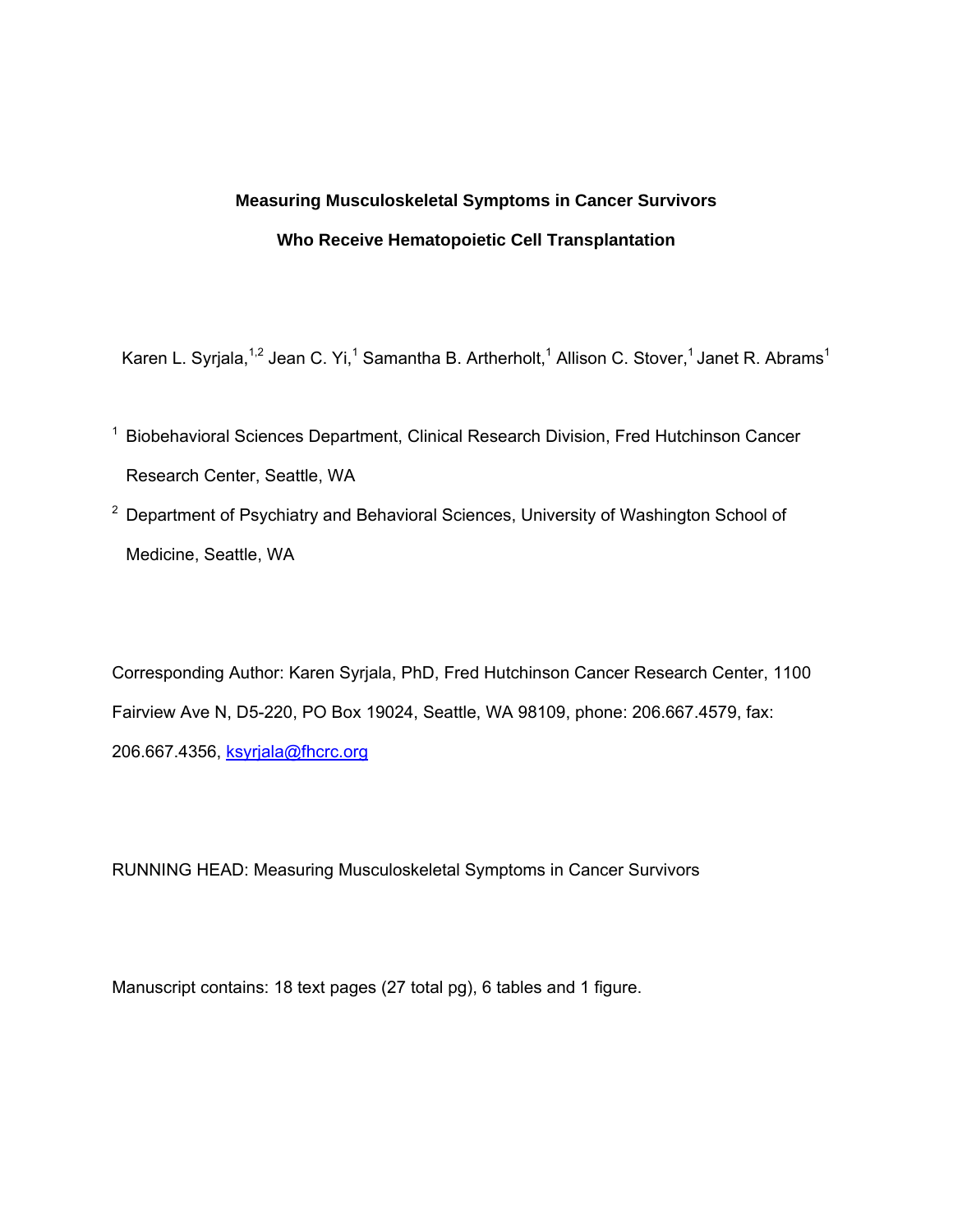#### **Abstract**

**Introduction:** Beyond documentation of high prevalence rates, research has not examined the qualities and characteristics of musculoskeletal symptoms in cancer survivors, possibly because measures have not been validated specifically for the assessment of these symptoms in survivors. We report here on a new measure of muscle and joint symptoms for survivors of hematologic malignancies and hematopoietic cell transplantation (HCT).

**Methods:** In a cross-sectional design, 130 adults, 5-20 years after HCT, completed patientreported outcomes. Assessment included musculoskeletal symptoms on the Muscle and Joint Measure (MJM), as well as health-related quality of life and treatments.

**Results:** Principal components analysis using promax rotation revealed four subscales for the MJM with item factor loadings above 0.50: muscle aches or stiffness (myalgias), joint pain, stiffness or swelling (arthralgias), muscle cramps and muscle weakness. Variance explained by the total score was 77%. Internal consistency reliabilities of the subscales and total score ranged from 0.86 to 0.93. Validity was confirmed by correlations with the Short Form-36 bodily pain, physical function and vitality subscales, the Fatigue Symptom Inventory, and the Symptom Checklist-90-R depression (all *P*<.001).

**Conclusions:** Musculoskeletal symptoms in survivors who received HCT can be measured reliably and validly with the MJM. The measure requires testing to establish its psychometric properties with other diagnostic and treatment groups.

**Implications for Cancer Survivors:** The MJM has potential research and clinical value for addressing the musculoskeletal symptoms of survivors. The measure may assist with examining the mechanisms as well as treatments for these symptoms, which are among the most prevalent in long-term cancer survivors.

Key Words: Cancer survivors, musculoskeletal, symptoms, myalgias, arthralgias, muscles, joints, measurement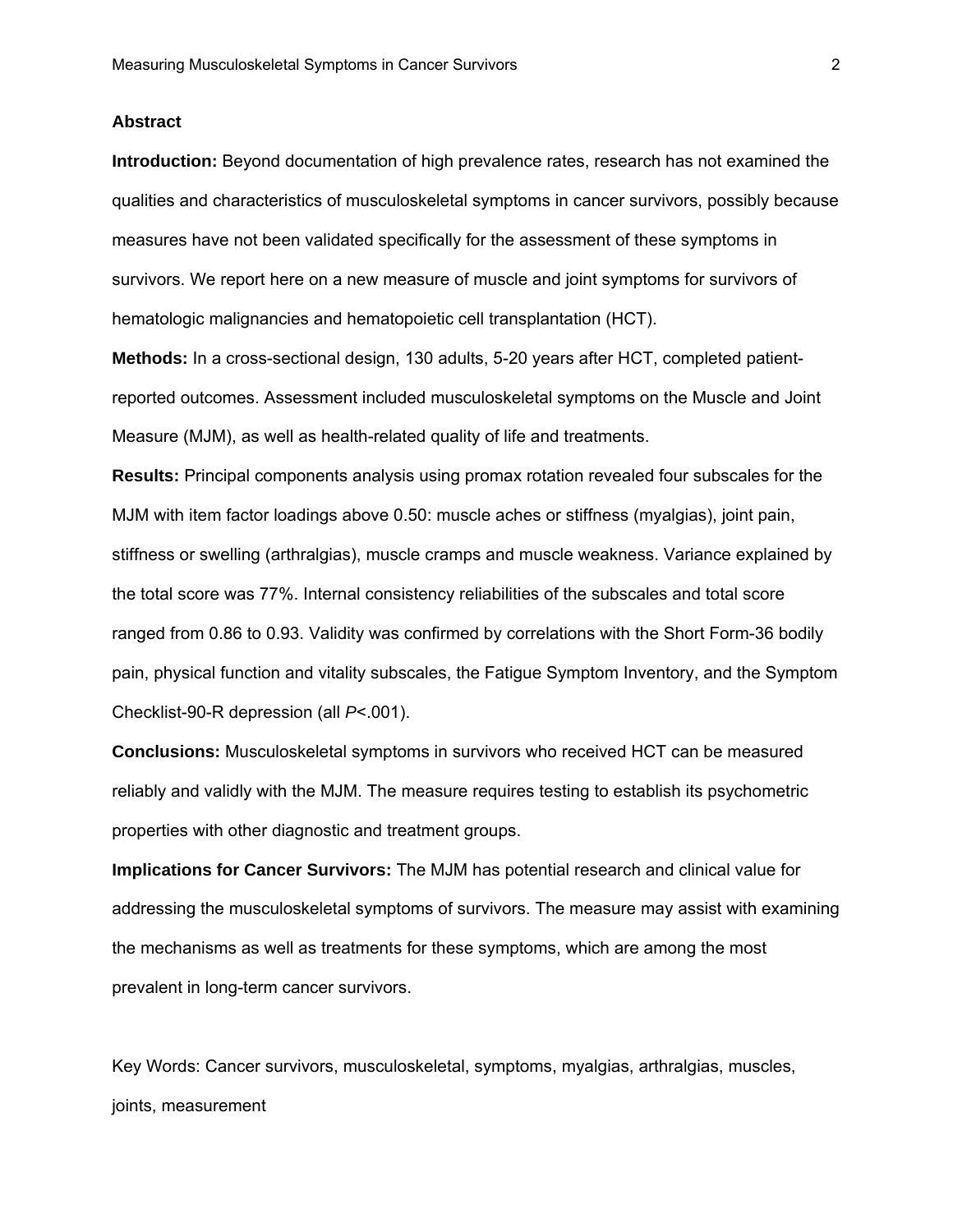## **Introduction**

Musculoskeletal symptoms are some of the most widely documented and persistent complications seen after a variety of cancer treatments[1]. High rates of musculoskeletal complaints and limitations in physical capacity are reported by breast cancer survivors[2,3] and adult survivors of childhood cancers[4,5]. Similarly, following high dose treatment and hematopoietic cell transplantation (HCT), these symptoms have been reported across most studies of long-term survivors[6-9]. However, understanding and treatment of these symptoms have been limited by lack of measures that characterize and evaluate their severity and impact.

Physical recovery occurs for most HCT survivors by one year after treatment and then remains fairly stable through five years[10]. Despite good physical function in at least 75% of long-term survivors, recent late follow-up case-control studies have documented an increased number of health problems and poorer physical function in these long-term survivors relative to controls[7,11,12]. Our own research has found that, among 10-year survivors of adult HCT, some of the most prevalent symptoms are musculoskeletal, with 35% having one or more symptoms versus 17% of matched controls, even after eliminating from calculations those survivors with avascular necrosis related to corticosteroid treatment for chronic graft versus host disease (GVHD)[7]. Survivors of childhood HCT report more muscle weakness (5.5% vs 1.6% for controls) and pain (21% vs 10% for controls), although specific locations or types of pain were not categorized[4]. Alkylating agents and total body irradiation (TBI), used regularly in HCT, have been associated with increased prevalence of musculoskeletal complications[7].

Limited literature has supported hypotheses about etiology or mechanisms for musculoskeletal symptoms in HCT survivors. Some research indicates that musculoskeletal problems existed prior to transplant and continued in the post-transplant period[13]. Treatmentrelated factors may also play a role. Patients who received allogeneic HCTs (transplant of stem cells from a donor) and had chronic GVHD were more likely to report muscle weakness than patients without chronic GVHD[4], indicating that long-term immunosuppression may be a key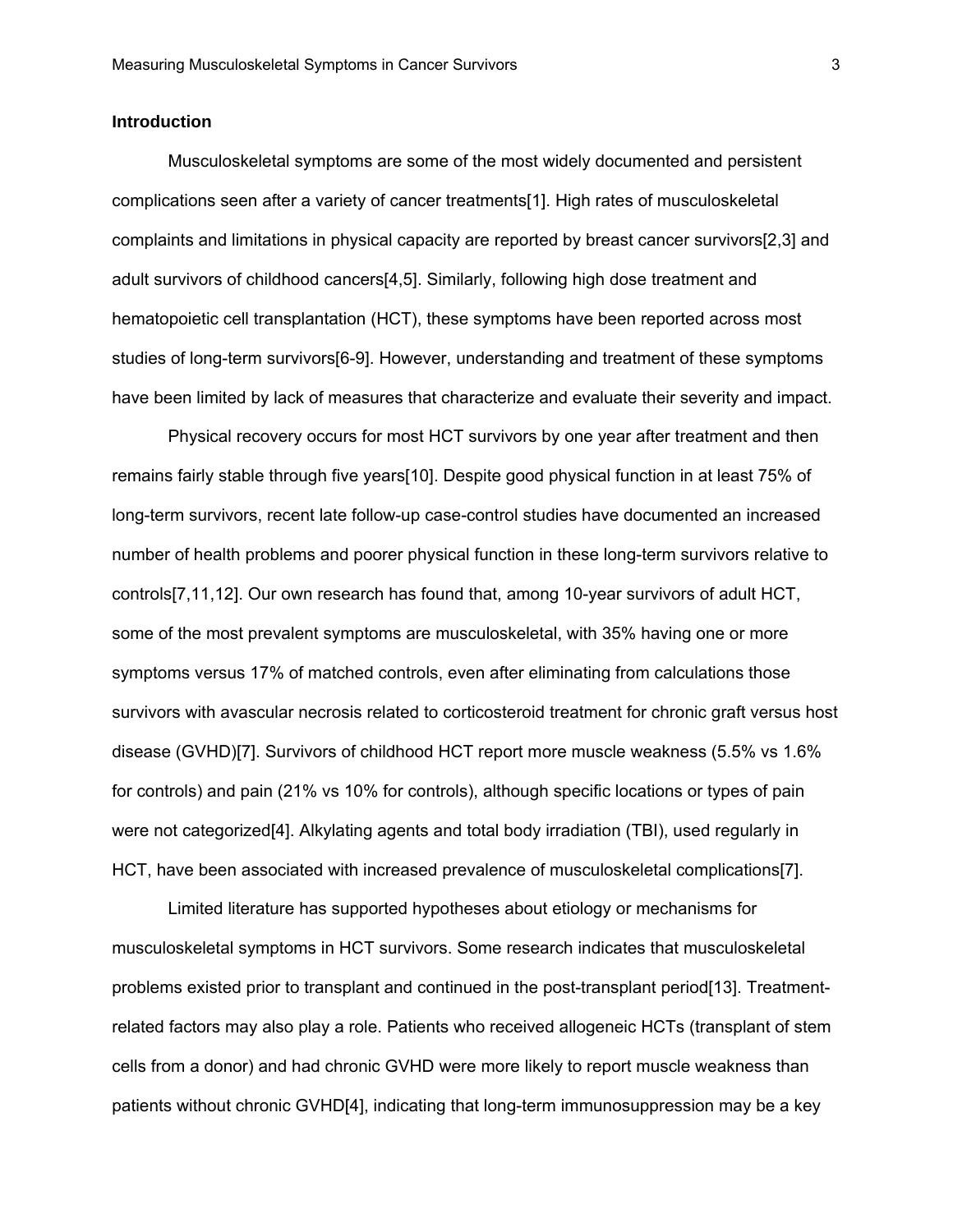factor. In a separate study, patients with hematologic malignancy who received TBI with or without HCT were more likely to have decreased muscle strength than patients who did not receive TBI[14].

Inconsistencies and inadequacies in measurement of musculoskeletal symptoms restrict our ability to characterize these symptoms across diseases or treatments, model risk factors, understand the potentially varying mechanisms that cause these long-term deficits and, ultimately, determine options for preventing or treating these long-term complications. Despite the prevalence of reports of musculoskeletal problems, we are aware of no measures that permit description of the characteristics, intensity, or duration of these symptoms in oncology beyond general symptom measures[15,16]. The most commonly used and standardized cancerspecific measures of function and symptoms are designed for use during the acute treatment period. Generic, non-disease-specific measures of health-related quality of life with populationbased norms, such as the widely used Short Form Health Survey-36 (SF-36)[17], are not designed to assess specific symptoms or functional deficits reported by cancer survivors[18]. Further, the similarities or distinctions between fatigue, which is relatively better described in cancer survivors, and musculoskeletal symptoms have not been delineated. Our own experience suggests that fatigue in long-term survivors is more associated with muscle weakness and loss of muscle mass (sarcopenia), and the related lack of stamina and strength, than with the tiredness that characterizes fatigue during treatment. Consequently, we have included weakness in our consideration of the characteristics and measurement of muscle and joint symptoms.

To address the deficit in knowledge about musculoskeletal complications in long-term HCT survivors, we determined that a measure was needed that would permit reliable and valid characterizing of musculoskeletal symptoms. Therefore the goal of the investigation presented here was to establish the psychometric properties of a new measure of muscle and joint symptoms for use with HCT patients, and potentially with other cancer survivors, including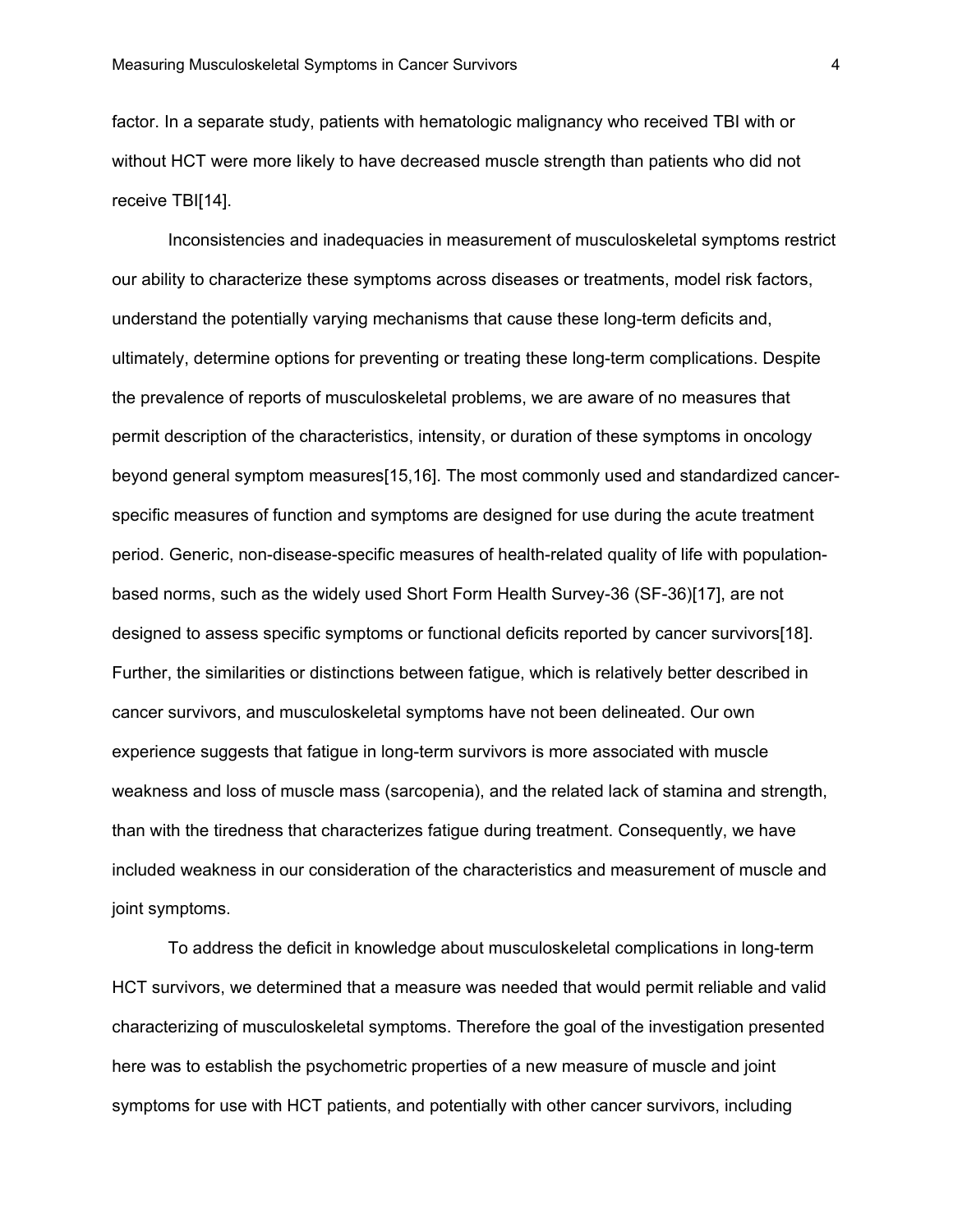definition of subscales based on factor analysis, internal consistency reliability, and validity of the measure relative to established scales and diagnoses or treatments that would be expected to be associated with increased muscle or joint symptoms. For convergent validity, we hypothesized large size correlations (r>0.50) of Muscle and Joint Measure (MJM) scores with physical function and bodily pain as well as with depression, since depression is consistently associated with musculoskeletal and other chronic pain[19]. We predicted that patient reported vitality and fatigue also would have large size correlations with weakness on the MJM scores. For divergent validity, we thought it important to demonstrate that MJM symptoms are largely independent of general mental health and anxiety, thus we predicted small to medium correlations between these symptoms and the MJM scores.

#### **Methods**

## *Participants*

All regionally residing hematologic malignancy survivors who underwent a first HCT 5 to 20 years before evaluation at a major transplant center in Seattle were identified using the center's research database. Since aims of the broader research included onsite tests, those who lived in the region defined by a 98XXX zip code (within about 3 hours driving distance) were contacted with a letter of approach if they were between the ages of 18 and 49 years old. The age limit of 49 at time of first contact was set to reduce confounding of results for the broader study aim of characterizing musculoskeletal complications associated with HCT by excluding those who have musculoskeletal problems potentially attributable to natural aging. Exclusion criteria for participation in the patient-reported outcomes (PRO) included having a recurrence or second cancer that was actively treated in the previous two years (other than basal or squamous cell skin cancer), and inability to read and understand English adequate to complete the assessments. This paper reports only on the PRO component of the study.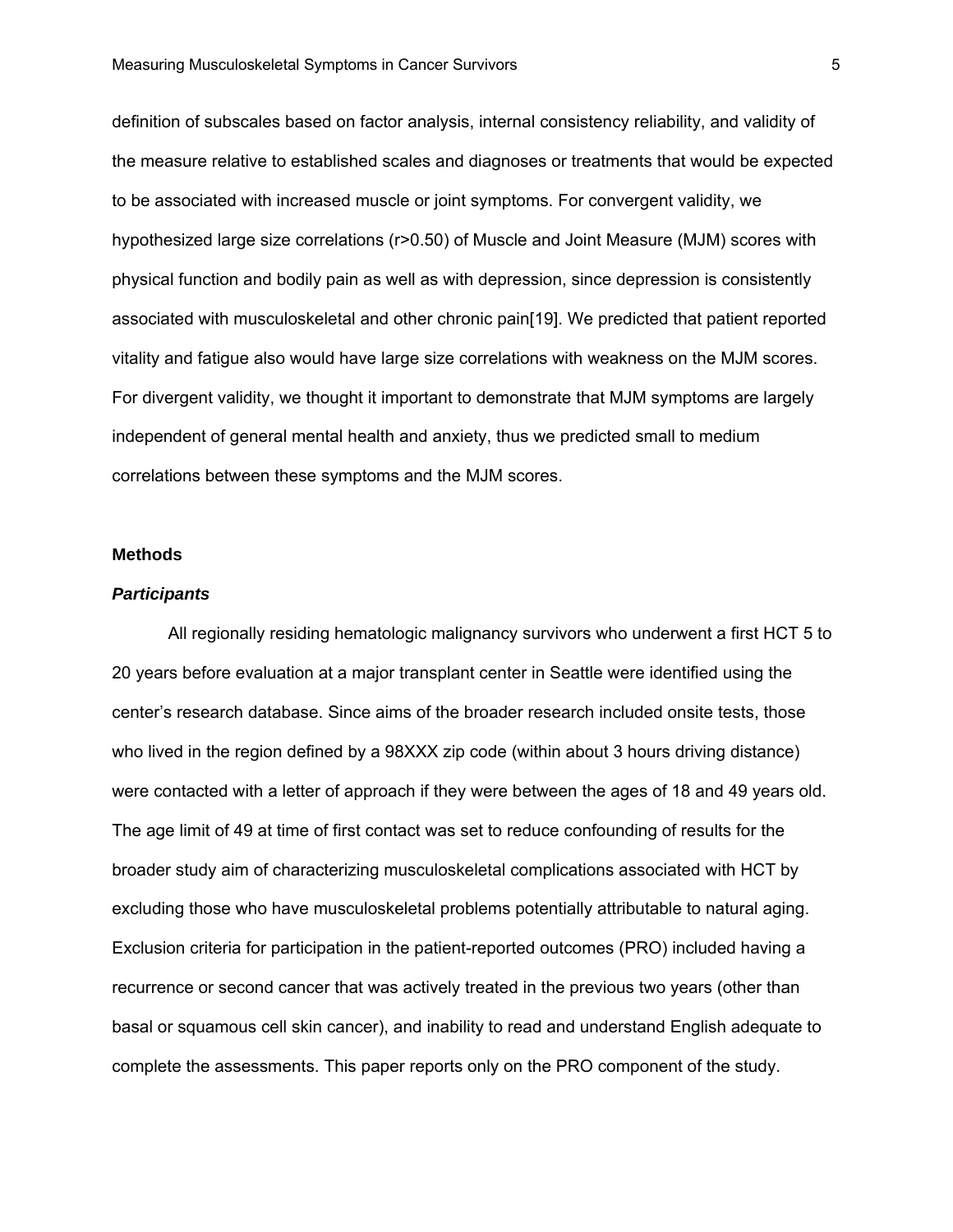### *Procedure*

The study design was cross-sectional. All procedures were approved by the Fred Hutchinson Cancer Research Center Institutional Review Board. Potentially eligible participants were sent up to three introductory letters for the study. Study staff called all survivors who did not actively opt-out to explain the study details, screen for eligibility and obtain oral consent. Survivors completed assessments online unless they requested paper and pen versions. Those requesting paper and pen forms were mailed the forms and information for survey completion, including a stamped return envelope for returning the materials. Participants who did not complete the assessment within two months, and after follow-up phone calls, were contacted for an abbreviated assessment by phone. Study staff were available in person when assessments were done on site or by phone to answer questions or address any concerns. Transplant-related medical information was abstracted from the center's research medical records.

#### *Measures*

 Muscle and Joint Measure (MJM). The MJM was developed through a process of qualitative interviews followed by scale development. After IRB approval of the procedure, an initial group of 31 nationally dispersed 5 to 10 year HCT survivors who had been consented and enrolled in other longitudinal studies[7,20] agreed to participate in a qualitative, semi-structured phone interview. The interview was designed to determine the features of musculoskeletal symptoms, including characteristics, severity, temporal qualities, and impact on activities, in preparation for development of a PRO measure.

The MJM was prepared using qualitative responses from these interviews. The measure had four sections: muscle cramps (cramps), muscle weakness (weakness), muscle aches, pains, and stiffness (myalgias), and joint pain, swelling or stiffness (arthralgias). Each section repeated content about temporal qualities, severity, and impact. A temporal item asked about "How much of the time do you have  $\epsilon$  sproblem in a usual month?" with responses from 1 = "it is completely unpredictable" to  $9 =$  "all the time." A severity item asked respondents to "rate how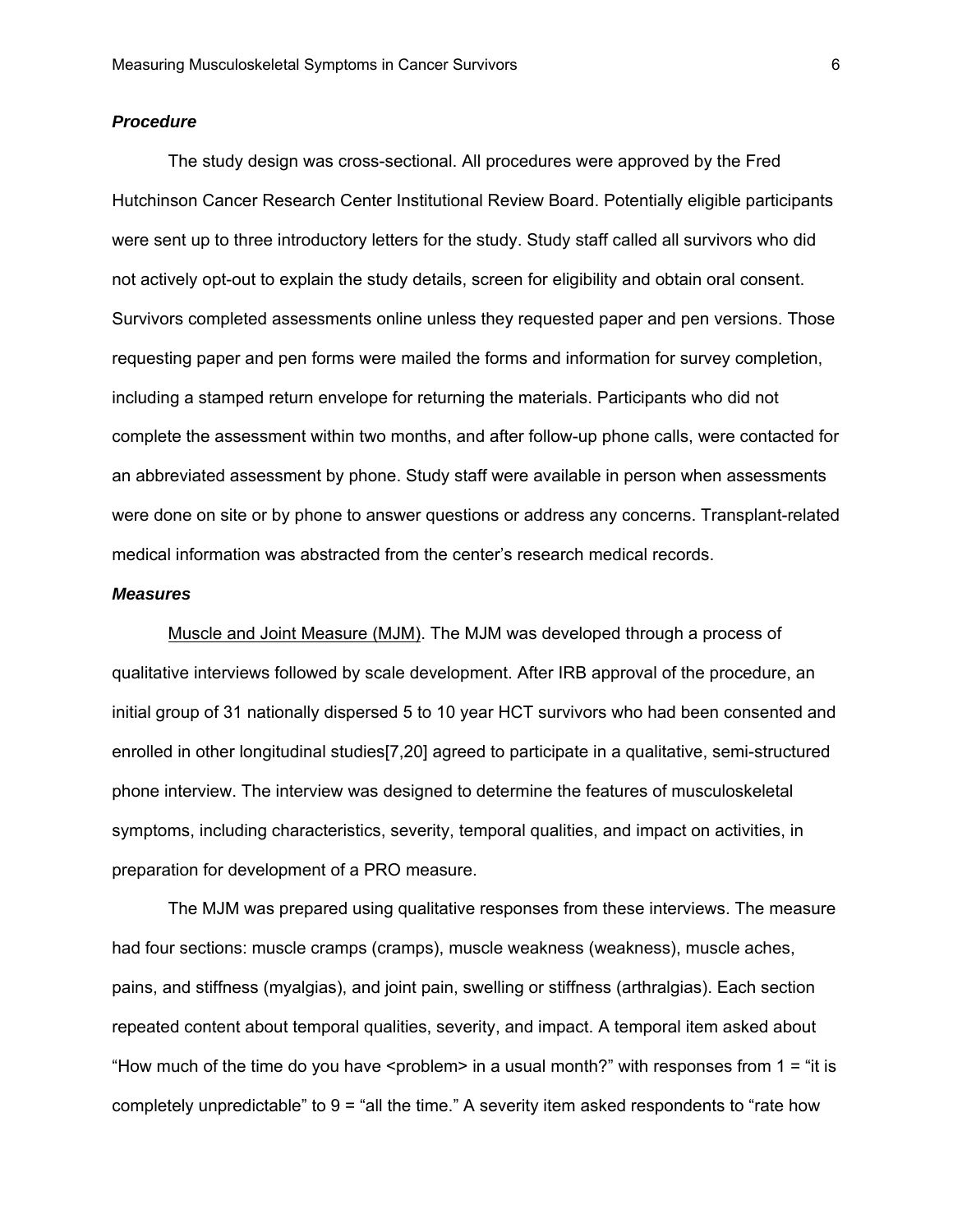severe your <problems> are on the 0 to 10 scale below by circling the number that best fits how severe your problems are usually or most of the time," with responses from 0 = "no problem at all" to 10 = "problem as bad as can possibly be." Impact items asked respondents to rate whether problems wake the person when sleeping, or limit emotional well-being, physical activities, sitting or standing, walking, social activities or work, with response options from 1 = "not limited at all" to 4 = "yes, stop me from doing this activity." Items asked only within specific sections included: 1. "When do you have muscle cramps or spasms (responses: 1 = "only when exercising" to 4 = "day and night")? 2. "Does muscle weakness make you need to take naps or sleep longer" (responses:  $1 =$  "rarely or not at all" to  $4 =$  "3 to 5 times a week, or more")? 3. "How much difficulty do you have, or how limited are you, when moving your joints" (responses: 1 = "not at all" to 4 = "severely"). The measure had a total of 38 items, plus descriptive questions about location of cramps, myalgias and arthralgias, whether the symptoms predated HCT or when they began, as well as diagnoses and types of treatment for these problems. These latter items were not included in the psychometric analyses for the MJM. Higher scores on the MJM indicated increased symptom severity.

Other outcomes. Medical records review provided cancer diagnosis, transplant regimen, date of transplant, occurrence of systemic chronic GHVD, and dates of relapse or second malignancy. Relapse and second malignancies were confirmed by PRO. Standard self-report items captured information on age, gender, race and ethnicity, education, income, marital status, treatment history and diagnosed medical problems. To distinguish major symptoms from infrequent aches and pains, survivors reported current medications taken at least weekly for chronic GVHD, or for any musculoskeletal pain problem.

Additional PRO measures reported here included the Short Form 36 Health Survey, version 2 (SF-36), the Fatigue Symptom Inventory (FSI), and the depression and anxiety subscales of the Symptom Checklist-90-R (SCL-90-R).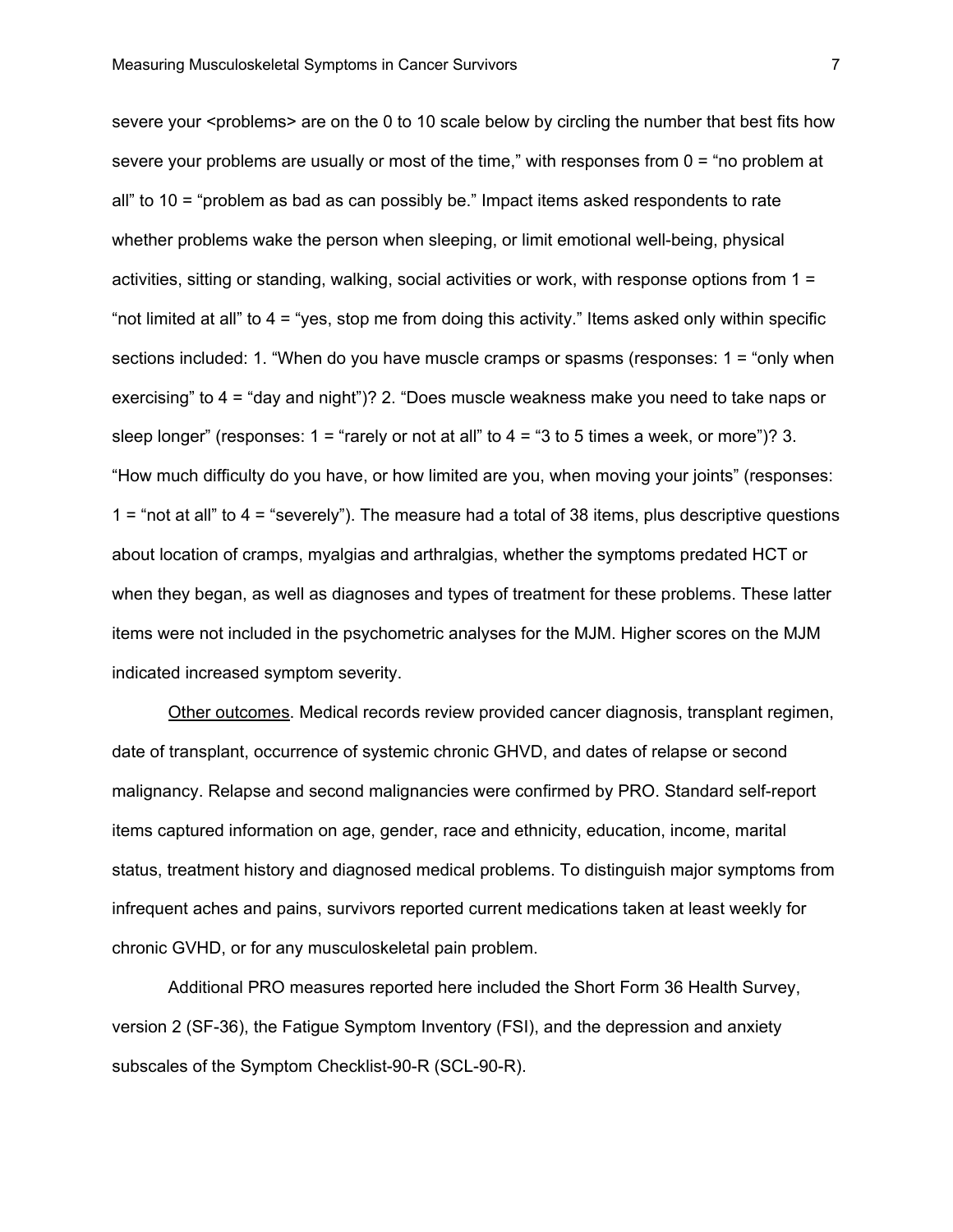*SF-36 (version 2).* The SF-36 has been widely used to assess health-related quality of life in studies of cancer survivors, and has age and gender-specific norms for the United States[17]. We utilized the standardized T scores for calculating the 8 subscale domains. This report focuses on the bodily pain, physical function, vitality and mental health subscales. The instrument's internal consistency, validity among different medical groups, and test-retest reliability have been documented to be excellent[17,21,22]. Higher scores on the SF-36 indicate better function.

*FSI*. The FSI has been frequently used as a measure of fatigue in cancer survivors[23]. It has a total score based on 13 items that assess the duration, intensity and disruptiveness of fatigue and its impact on quality of life. It was designed for use in the cancer population and evidence supports its reliability and validity[23,24]. Higher scores on the FSI indicate greater fatigue.

*SCL-90-R Depression and Anxiety*. The SCL-90-R depression and anxiety scores were used to evaluate secondary aims of mood associations with musculoskeletal symptoms. The SCL-90-R measure is well standardized and widely used in medical studies, with strong reliability and validity with clinical populations, including cancer patients[25]. Higher scores on the SCL-90-R indicate increased depression or anxiety.

## *Statistical Analyses*

 Descriptive and inferential analyses were performed using Statistical Package for the Social Sciences version 17.0 (SPSS; SPSS Inc, Chicago, IL). We calculated descriptive statistics for the demographic and treatment characteristics of the participants. The sample size met criteria defined by Sapnas and Zeller[26] as sufficient to perform factor analysis. Since factors were predicted to be correlated, principal components analysis using promax rotation was performed to examine the factor structure of the MJM. To achieve the most parsimonious measure, items were deleted if they did not load on a single factor with loadings >0.50 and if they did not contribute to explained variance or internal consistency reliability. Internal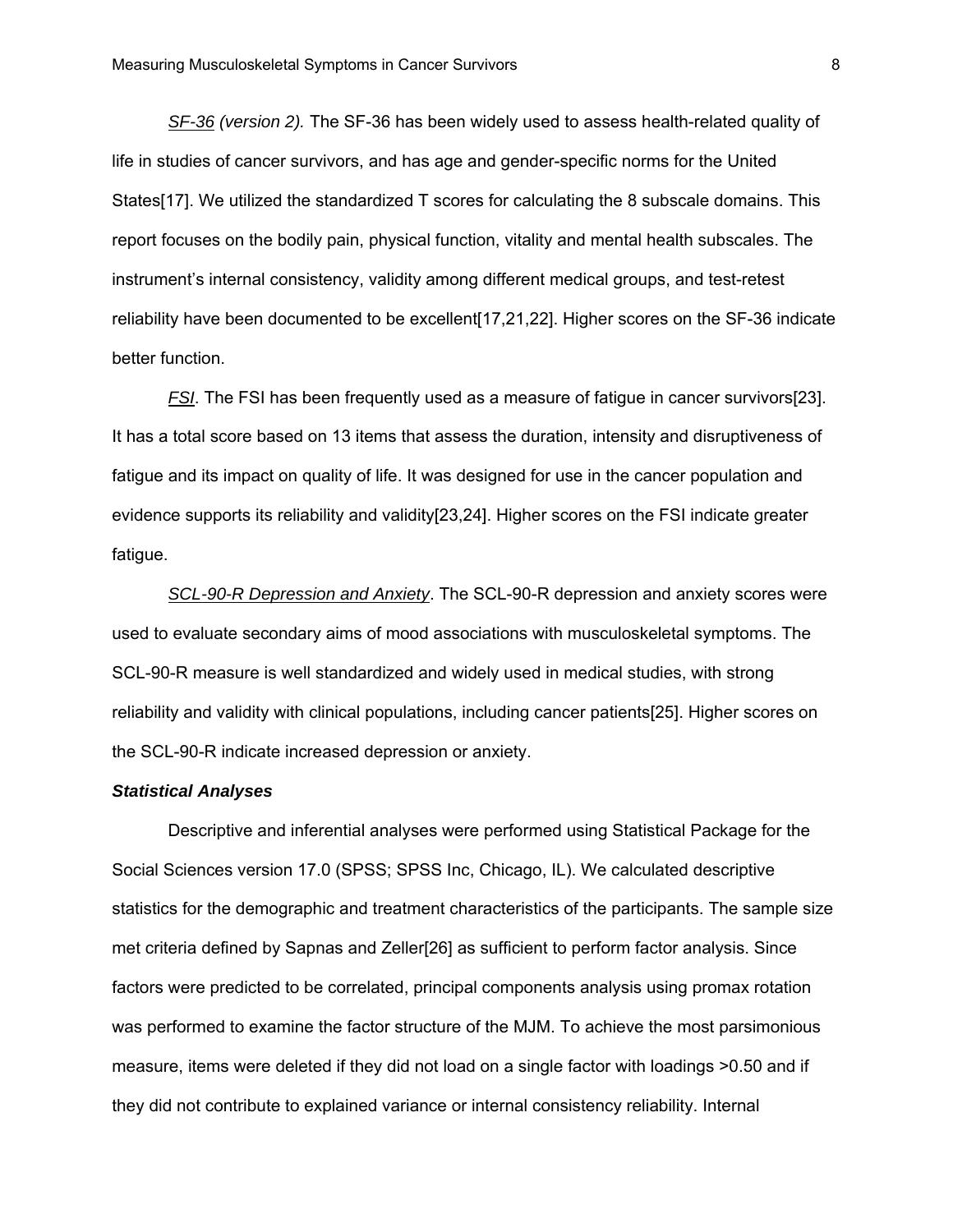consistency reliability of the items in the resulting subscales and the total score were calculated using Cronbach's alpha. Pearson correlations, one-way analyses of variance, or t tests were used to examine differences in MJM subscales and total score across medical and demographic factors. For convergent and divergent validity testing, we used Cohen's criterion[27] to interpret the magnitude of correlation coefficients ( $r < 0.3$  = small,  $0.3 \le r < 0.5$  = medium,  $r \ge 0.5$  = large). For convergent validity, using Pearson correlations we tested our predicted large associations for the MJM subscales and total score with the SF-36 physical function, bodily pain, and vitality subscales, FSI total score and SCL-90-R depression. For divergent validity testing, using Pearson correlations we tested our predicted small to moderate associations for the MJM subscales and total score with the SF-36 mental health and SCL-90-R anxiety subscales. Additional t tests were conducted to validate the MJM relationship to medication use that we expected would be related to musculoskeletal symptoms including chronic GVHD medications and pain medications.

#### **Results**

## *Participants*

Of the 190 potentially eligible participants identified in the institutional medical record database, 172 could be contacted for screening. Of these, 144 participants were eligible and agreed to participate (Figure 1). Of the 144 participants, 130 (90%) completed the PRO that included the MJM items. Of these 130 participants, 28 (22%) completed an abbreviated phone assessment that did not include the FSI or the SCL-90-R, so are not included in analyses reporting those measures.

Table 1 presents demographic and medical characteristics of the N=130 study participants. Approximately half of the sample was male (52%). Mean age at the time of transplant was 28.2 years (SD 9.9) and mean age at the time of assessment was 39.5 years (SD 8.8). Time between HCT and the date of assessment ranged from 5.0 to 20.9 years, and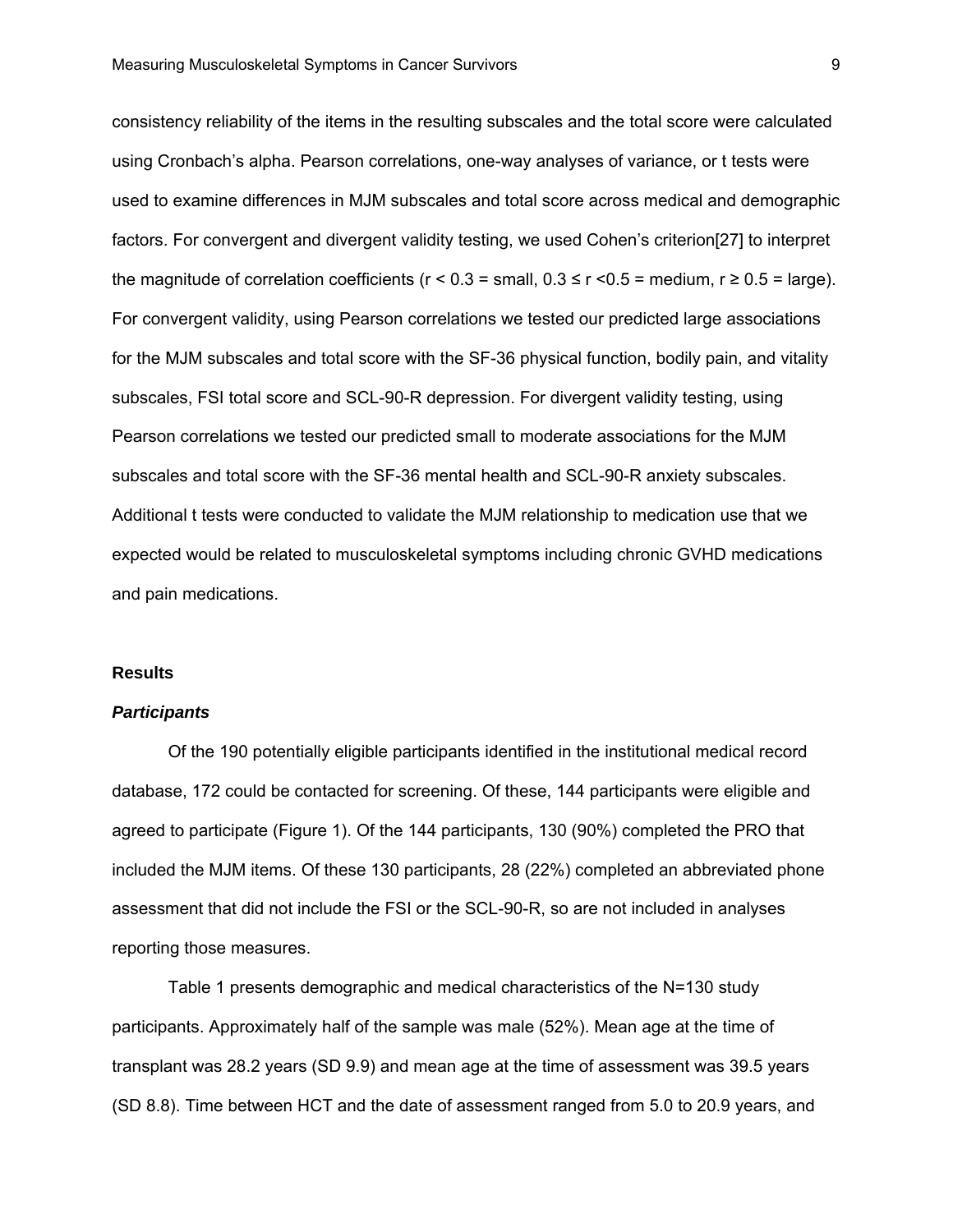the mean time since transplant was 11.3 years (SD 4.6). No participants had current evidence of active disease (as required for eligibility), or had received a second transplant, though 7 (5%) had evidence of relapse after their transplant, treated with immune-modulators, but not within the 2 years before assessment. Nine survivors (7%) indicated they had been diagnosed with a second cancer since their transplant, 5 of these were localized skin cancers, and none occurred in the 2 years before assessment as required for study eligibility. The majority self-identified as Caucasian (N=117, 90%) and non-Hispanic, non-Latino (N=123, 95%), without a college degree (68%), and married (61%). In addition, a majority reported working full time for pay (63%) and had a total household income of \$40,000 or greater (67%).

Analyses revealed no significant differences between phone interview responders and complete assessment responders on the demographic or medical characteristics in Table 1, or for any of the outcomes tested including MJM subscale or total scores (all *P*>.10).

#### *Muscle and Joint Measure Psychometrics*

Before conducting psychometric analyses of the MJM, item response patterns and content of the item responses and written comments were reviewed. No unusual patterns were identified in responses. Descriptive statistics for items tested in the original principal components analysis are listed in Table 2.

The final principal components analysis of the MJM items revealed the presence of five main components with eigenvalues exceeding 1 (Table 3). Based on Catell's[28] scree test, we retained these five factors. Items that did not load on one of the five factors or did not contribute additional explained variance or reliability were deleted from the measure. In total, 25 items remained in the final factor structure, with one factor each comprising weakness, myalgias and arthralgias. The cramps subscale included two factors; intensity and impact loaded separately. The five factor solution with 25 items explained a total of 76.8% of the variance (Table 4). Overall internal consistency reliability for the 25 items was  $α = 0.93$ . The communalities for each of the items were above 0.5, ranging from 0.58 to 0.87.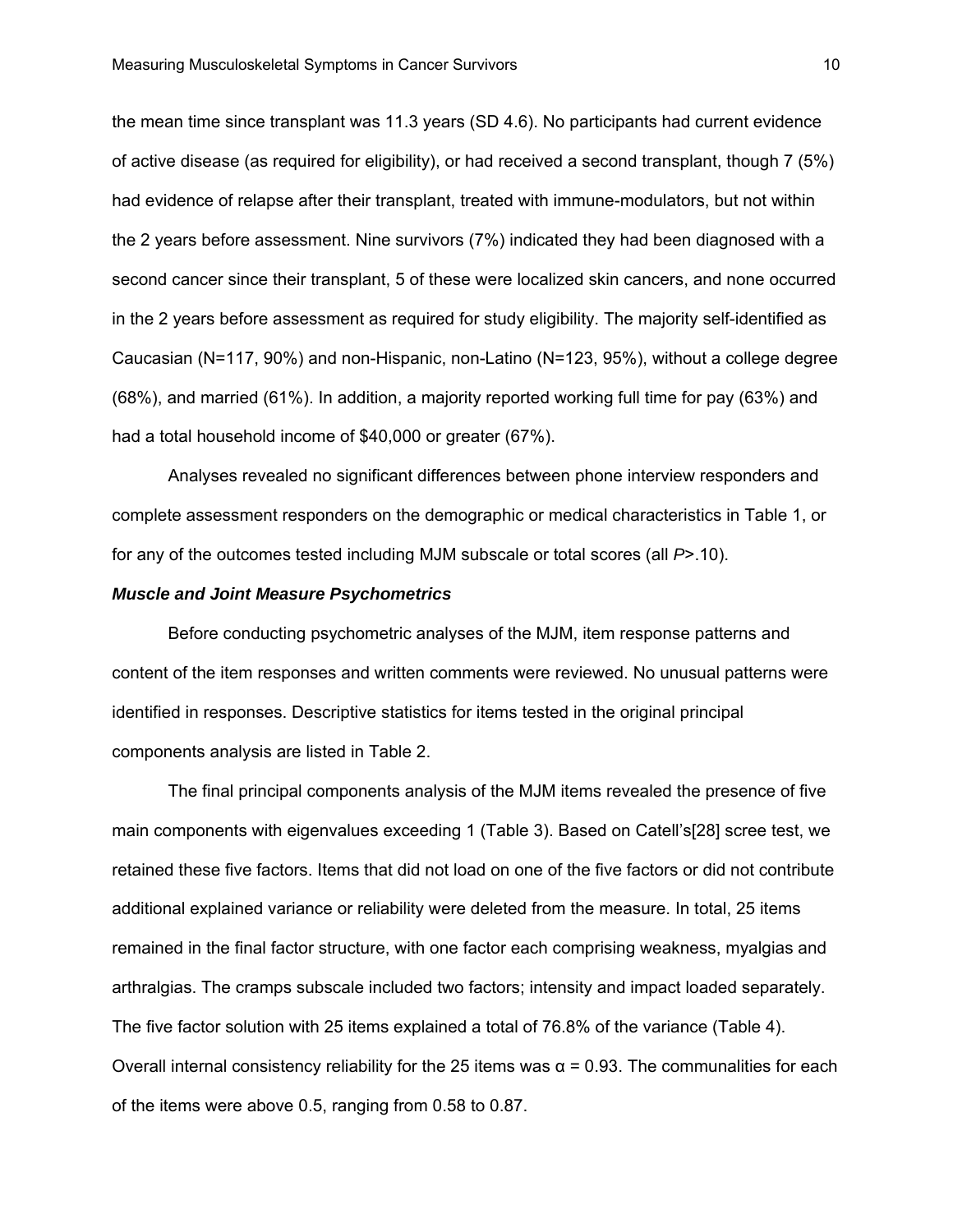Each factor was then examined in principal components analysis with promax rotation to determine the psychometric support for each subscale to be used as a stand alone scale (Table 4). Items for arthralgias, myalgias, and weakness subscales each loaded on a single factor, while cramps again loaded on 2 factors. Each subscale independently explained more than 70% of the variance when examined alone, each had factor loadings for the items above 0.60, and each had internal consistency reliability of  $\alpha$  > 0.85 (Table 4).

The four content-based subscales consisted of six or seven items each, with intensity including two items or four items for cramps, and impact including four items for each subscale, except three items for cramps. To equally weight the intensity and impact contributions to subscales and the total score, means of the intensity and impact items were calculated separately. We then computed an overall mean for each subscale from these two component means. For the total MJM score, we computed an overall mean using each of the four subscale means. Intercorrelations between the MJM total score and subscales, as well as between subscales were medium to large in size, with all  $r \ge 0.30$  (Table 5).

Items measuring spine and neck pain and stiffness were included in the original assessment items, with parallel structure to joints/arthralgias. However, these items did not add further unique information to the factor structure, explained variance, or reliability of the MJM. Each subscale included descriptive items such as where in the body the symptoms were located. For example, joints included options for knees, hips, hands or finger, shoulders, other places. Spine and neck included specifying location options for neck, upper spine, middle spine and/or lower spine. In examination of the responses and descriptive information, 69% of respondents reported no spine or neck symptoms (subscale score = 0) and over half of those reporting problems indicated that spine and neck symptoms pre-dated their HCT.

# *Muscle and Joint Measure Validity Testing*

Table 6 displays convergent validity testing, which confirms hypothesized correlations between MJM scores and the SF-36 physical function, bodily pain and SCL-90-R depression (all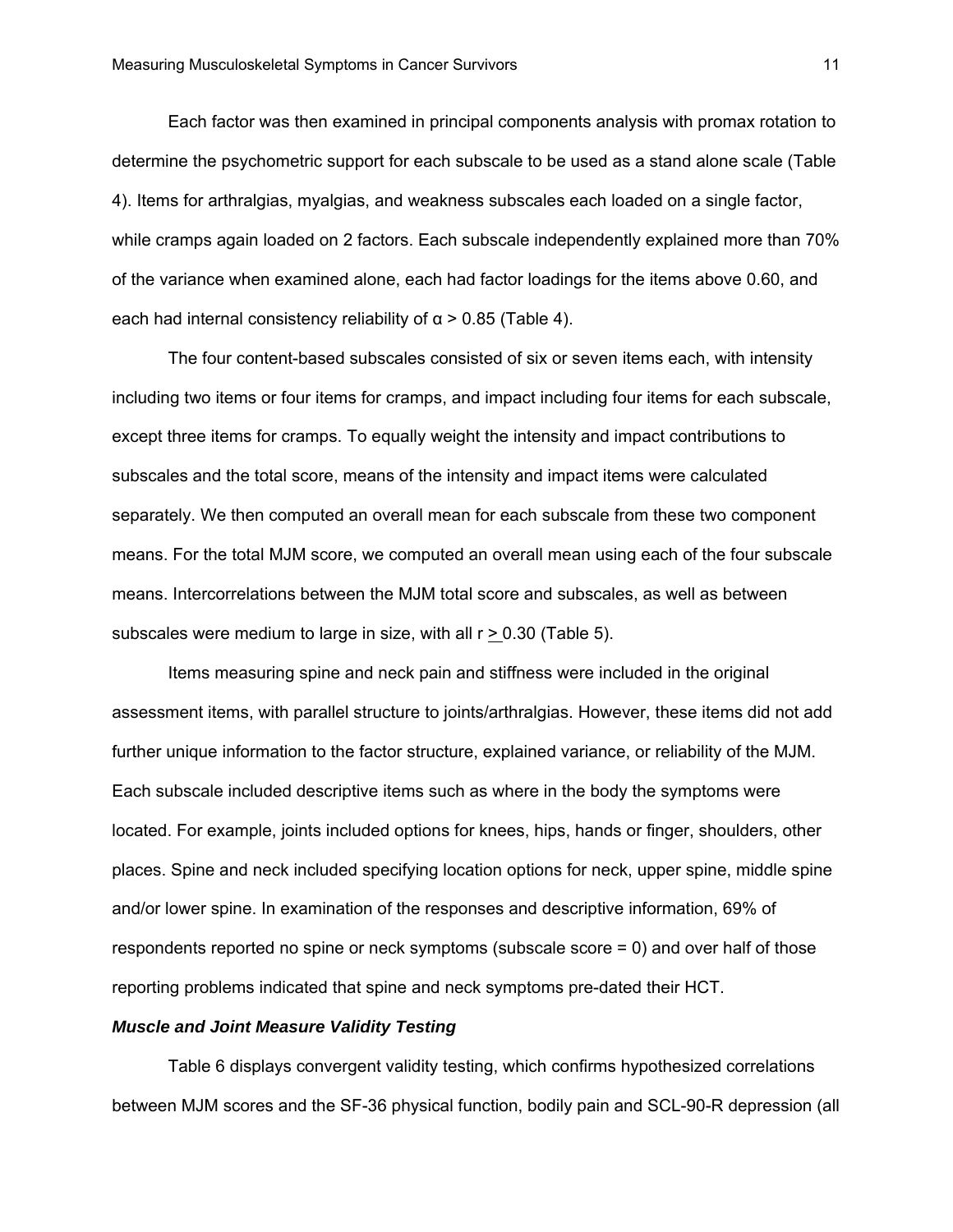r > 0.40 and all *P* < .001). SF-36 vitality and FSI subscales also correlated with MJM scores, but vitality was not selectively more strongly correlated with the MJM weakness subscale as we had predicted. Fatigue and weakness shared 40% of their variance (r = .63, *P* < .001), about the same as fatigue and muscle aches  $(r = .62)$ . In general, correlations with cramps were weakest in validity testing. As predicted, physical function, bodily pain and depression were more strongly correlated with MJM scores than were mental health and anxiety. Ongoing use of systemic chronic GVHD medications was related most strongly to greater MJM weakness (t = -3.3, *P* < .001), and also to MJM arthralgias (t = -2.4, *P* = .02) and total score (t = -2.3, *P* = .02), but not to cramps ( $t = -0.13$ ,  $P = .90$ ) and only trended toward an association with myalgias ( $t = -1$ 1.8, *P* = .08). On the other hand, a history of GVHD was unrelated to all MJM scores (all *P* > .35). Use of pain medication at least weekly was associated with higher MJM pain-related subscale scores (cramps: t = -2.1, *P* = .04, arthralgias: t = -4.2, *P* < .001, myalgias: t = -3.2, *P* = .002). However, weakness scores did not differ between those who did or did not use pain medications at least weekly (*P* =.30), nor, for these long-term survivors, were any MJM scores related to receipt of TBI during conditioning for HCT (all *P* >.20). For divergent validity testing, as predicted, MJM scores generally had small to moderate size correlations with SF-36 mental health and SCL-90-R anxiety (Table 6). Although still significant these correlations were lower than for physical function, bodily pain and depression.

Of note, for these survivors all aged 18-50, age was not consistently related to MJM scores: total score  $r = 0.19$  ( $P = .03$ ), cramps  $r = 0.24$  ( $P = .01$ ), arthralgias  $r = 0.14$ , myalgias  $r =$ 0.08 (ns), weakness  $r = 0.09$ , (ns).

### **Discussion**

This study provides evidence that the Muscle and Joint Measure (MJM) can be a useful new tool to assess musculoskeletal symptoms in HCT survivors, and potentially in other cancer survivors. All of the factor loadings were above 0.50 for the overall scale and within the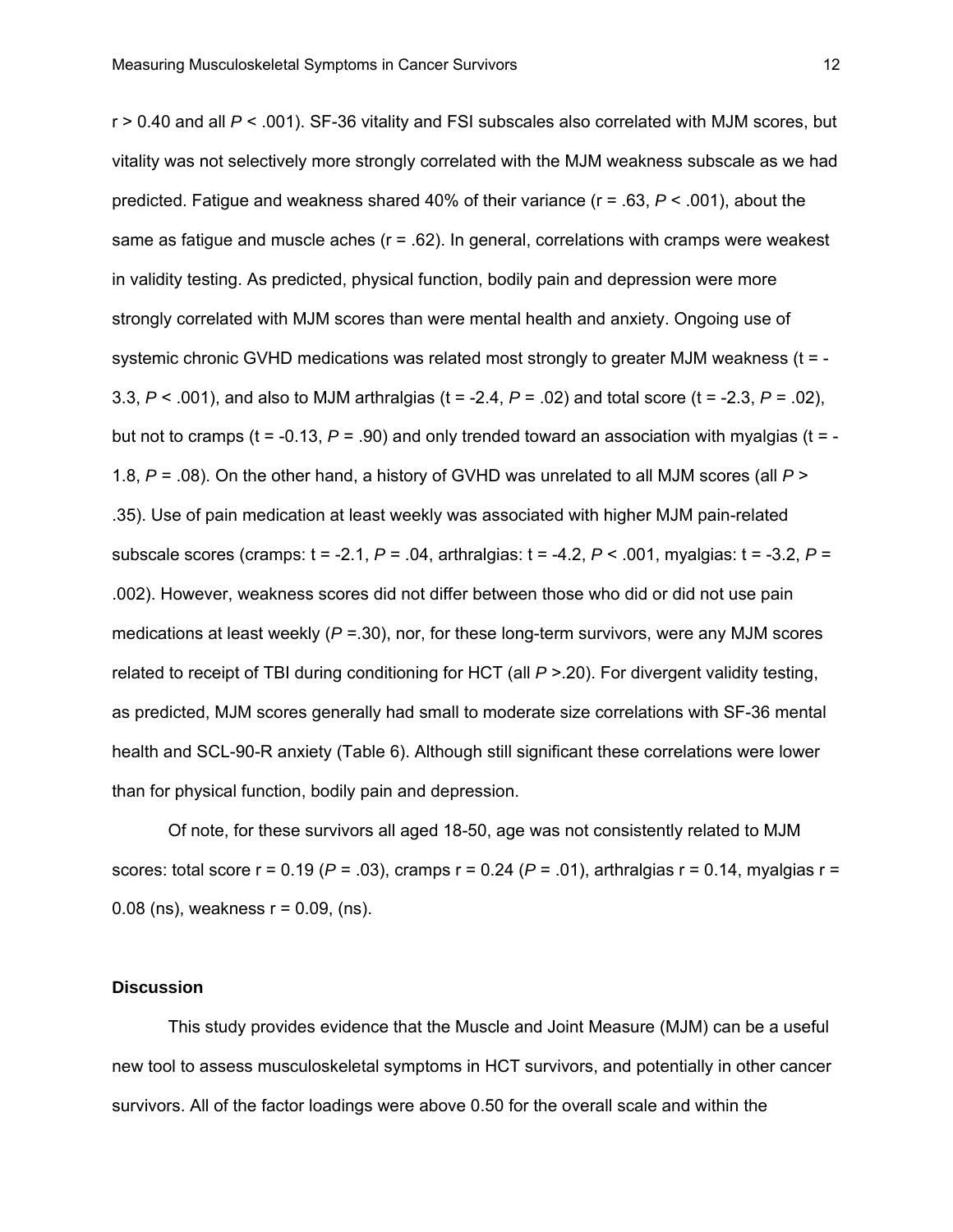individual subscales, with explained variances above 70% for each. Internal reliabilities for the four subscales and total score were above 0.85.

Validity testing confirmed that the strongest associations occurred between bodily pain and arthralgias and myalgias, and between fatigue and both weakness and myalgias. Similarly, use of pain medication was related to higher subscale scores for arthralgias, myalgias and cramps, but not greater weakness. As predicted, the subscales of the MJM were least associated with general mental health and anxiety, while associations with depression were stronger, especially for myalgias and weakness. These results suggest that the MJM is capturing physical symptoms without major interference from emotional factors. Further, these results confirmed previously noted associations between weakness and current use of chronic GVHD medications[4], but did not replicate previous findings of higher musculoskeletal complaints for those who had a past history of chronic GVHD or who received TBI in their conditioning before HCT[14]. This latter lack of association with treatment type may result from the many years (5-20) since treatment and the mediating events since then. It is also possible that with physiologic tests measuring strength and flexibility, deficits would be found that are not captured in patient-reported symptom measures.

Still lagging in the field of survivorship research are longitudinal studies that explore the trajectory of musculoskeletal symptoms after cancer treatment. In part, this gap is explained by the diversity and complexity of these symptoms, and the lack of identified symptom clusters that would move forward the understanding of both measurement and mechanisms as has occurred with the science and treatment of symptoms during active anti-cancer therapy. The current results on the measurement of muscle and joint symptoms long after treatment, including their associations with pain, depression and fatigue, may offer opportunities to examine underlying, linking mechanisms in long-term HCT survivors as have been identified for these symptoms during acute treatment or in non-HCT cancer survivors including inflammatory cytokines, muscle-related growth factors and hormonal changes [29-34]. Accurate measurement of muscle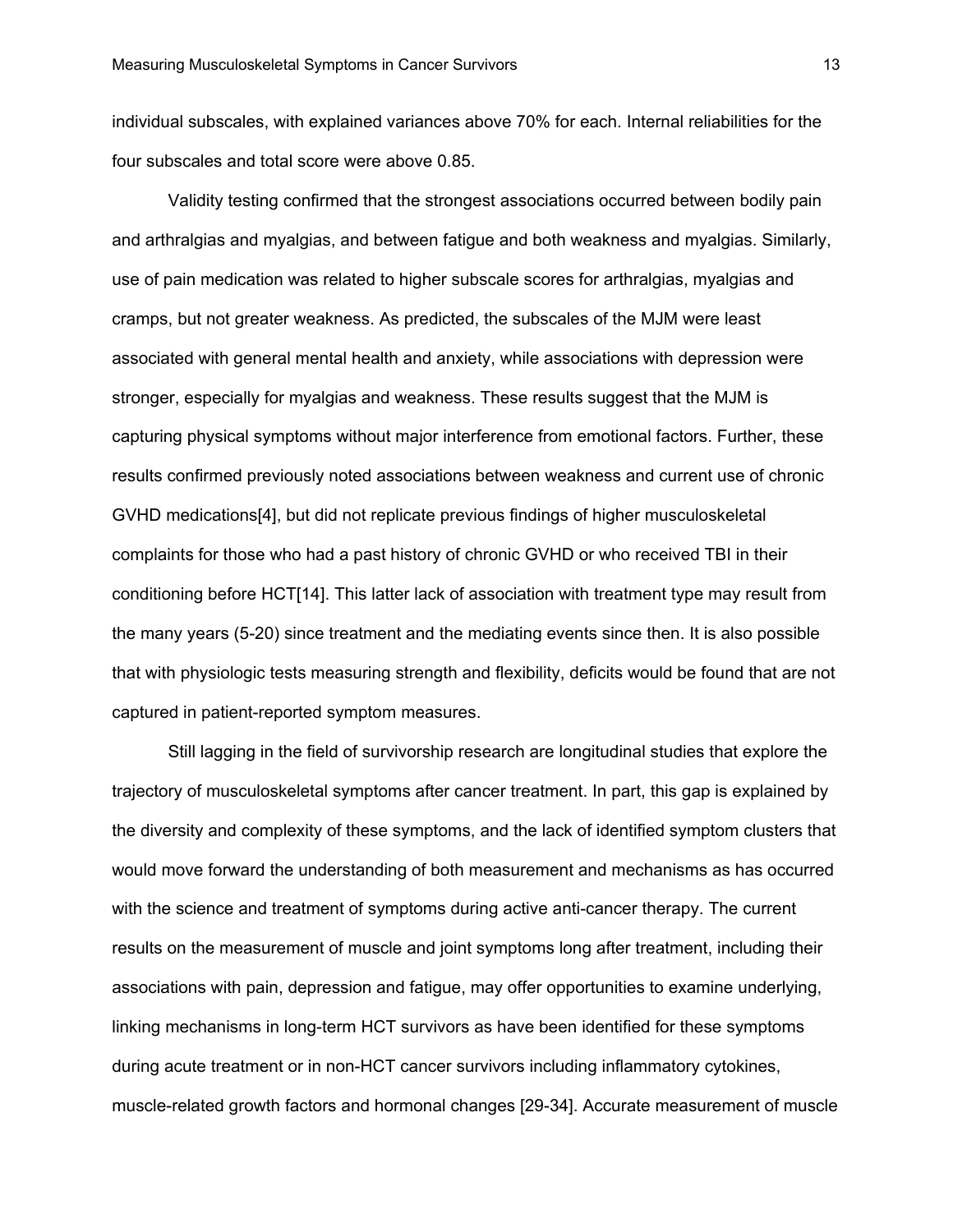and joint symptoms in survivors, beginning with a clear understanding of prevalence and characteristics of these symptoms, similarly may help advance the understanding of mechanisms for these long-term complications.

Of note, we found that spine and neck aches, pain and stiffness did not explain further variance or improve the reliability of the MJM measure, nor did they occur independently of other MJM symptoms. Furthermore, on closer examination of the location and other descriptive item responses about these symptoms, we found that spine and neck symptoms were reported by 31% of survivors, with over half of the onset events predating transplants. Thus it seems that spine and neck symptoms are not a prevalent consequence of HCT. Nonetheless, these symptoms are reminders that survivors experience both post-treatment and premorbid pain syndromes that need to be addressed when evaluating and providing integrated treatment recommendations for survivors.

Development of adequate assessments for musculoskeletal symptoms in HCT survivors as well as other cancer survivors is important also because many of these symptoms may be treatable. Anti-inflammatory or other pain medications or even antidepressants may be helpful in treating some arthralgias or myalgias[35]. Behavioral interventions which include exercise and strength training can also alleviate pain, stiffness and weakness[36-40]. However, further intervention studies focused specifically on methods to decrease musculoskeletal syndromes in HCT and other cancer survivors are needed.

The current study focused on HCT survivors. The items of the MJM are not cancerspecific so the measure could be used with general population control groups or patients with other chronic illnesses, but requires confirmatory psychometric testing with non-HCT cohorts. Next steps are underway to test the MJM with other cancer populations and with general populations to allow comparison of symptoms with normative rates, severity and characteristics. Also of value would be to examine MJM findings in cancer survivors relative to other chronic disease populations with prevalent musculoskeletal symptoms.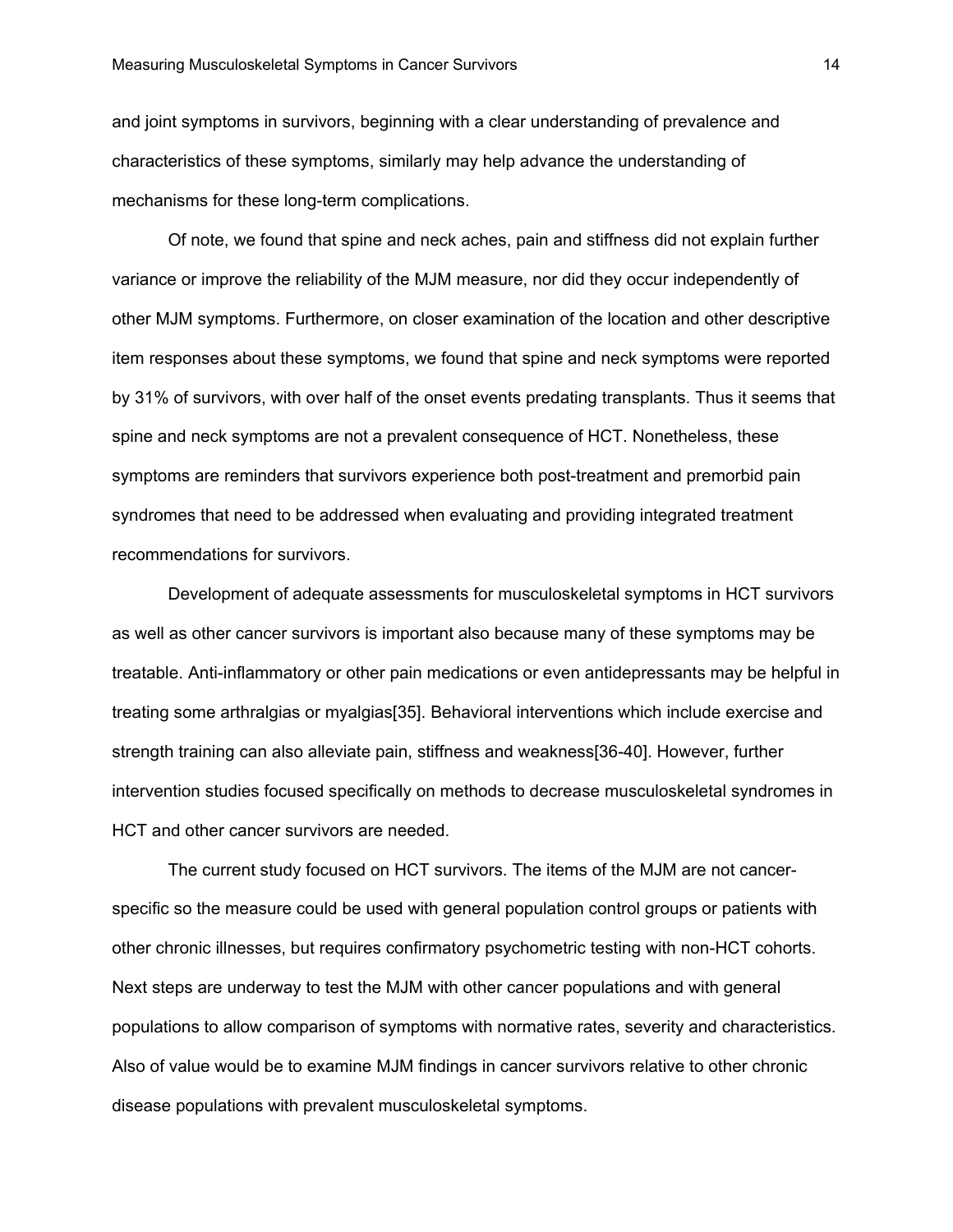This investigation offers several strengths and limitations. First, this is the first report that we know of that provides a measure developed specifically to collect information on musculoskeletal symptoms in a cancer survivor population. In addition, we utilized a comprehensive sample of HCT survivors from our center, with a wide range of survivorship years and balanced representation of genders, and were able to achieve a high response rate.

A limitation in the current validation the MJM is that the measure was not compared with established and validated rheumatology scales to determine if this scale is correlated with them or to compare sensitivity and specificity of them in the HCT population. The Western Ontario and MacMaster Universities Osteoarthritis Index (WOMAC) is the most widely used and similar measure, not specific to an anatomical location, that we found in publication searches[41]. Although we administered this measure, the scale developers do not permit the WOMAC to be used in validation research for other measures, therefore we are not able to include those results here. Future research should look at the MJM relative to arthralgia and myalgia scales developed and tested in non-cancer populations. Examples include the Health Assessment Questionnaire (HAQ and modified MHAQ and MDHAQ) and the Arthritis Impact Measurement Scales (AIMS) designed for rheumatic diseases[42-44]. Other measures specific to the upper extremity are also available and tested primarily with rheumatology patients, such as the Disabilities of the Arm, Shoulder and Hand Outcomes (DASH) Questionnaire and the Score for the Assessment and Quantification of Chronic Rheumatoid Affections of the Hands (SACRAH or M-SACRAH)[45,46]. These would also be of value to test relative to the MJM for sensitivity and specificity in detecting disabilities related to cancer and HCT survivorship. Of interest, in testing many of these scales, investigators have used the SF-36 to validate the measures, as was done with the current research, or to compare their relative sensitivity and specificity[45,47,48].

Other limitations include the relatively small sample size and the limited generalizability based on use of survivors from one transplant center, with a history of hematologic malignancies, who received HCT as part of their treatment and lived in the Western Washington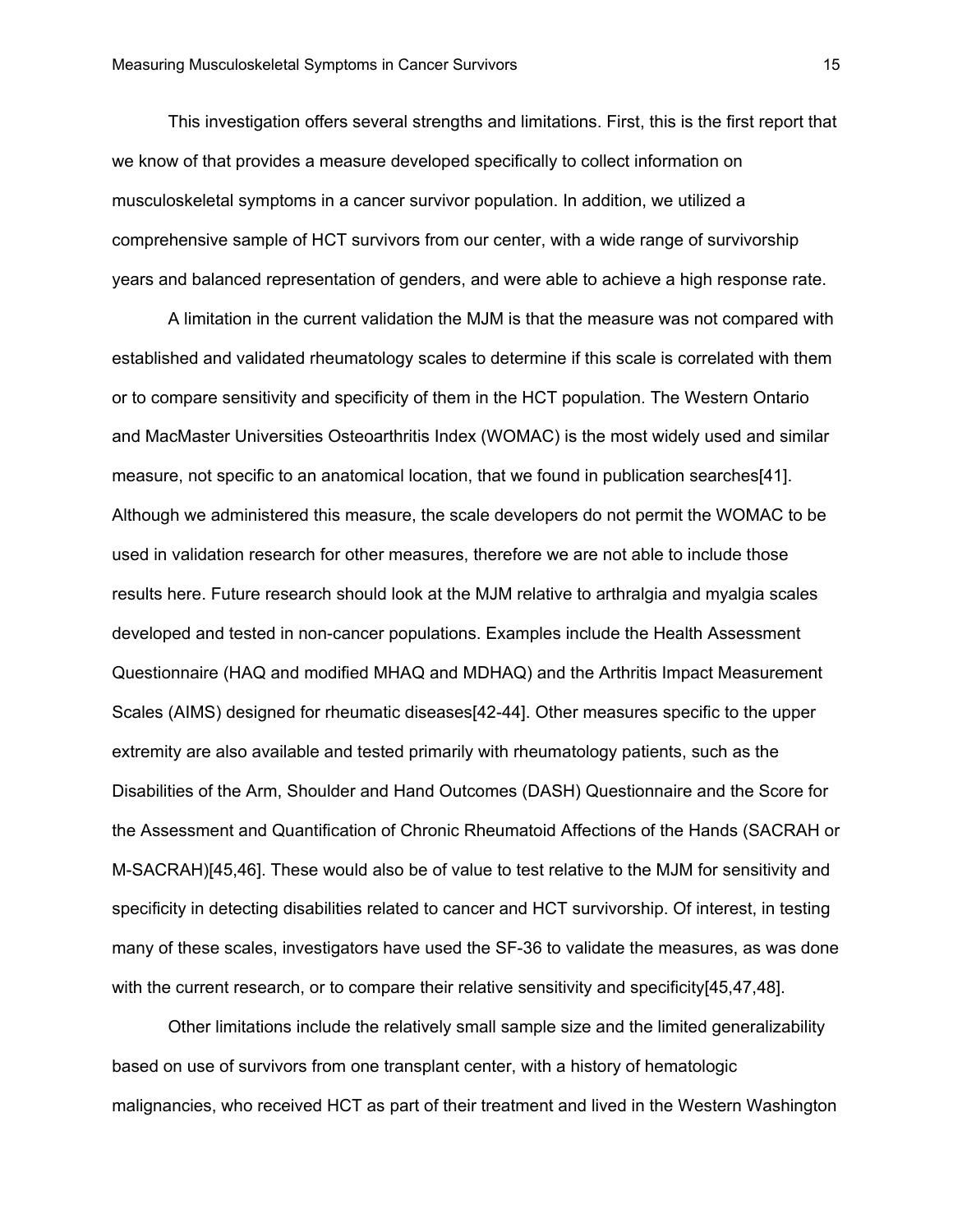region. Further testing is needed to assure that results and psychometrics apply equally to survivors from a broader geographic region, from other transplant centers, or who received other types of treatment for other malignancy diagnoses. Another limitation is the dependence on PRO for establishing validity. Physiologic and functional measures would extend the validity testing to include the association of PRO to these outcomes. Future research needs to validate the MJM against quantitative measures of function in multiple anatomic areas. Further, our dependence on remote contacts through mail, phone or internet responses may increase the potential for unknown enrollment biases.

In summary, the psychometrics for the MJM suggest that this measure may be a promising tool for further research into the understanding musculoskeletal symptoms commonly reported by long-term survivors of cancer. As more patients survive cancer, and specifically HCT, increasing attention must be paid to not only curing the underlying disease, but also to recognizing and improving long-term physical, psychological, and social sequelae of treatment. Multi-dimensional assessment that includes, but is not restricted to, musculoskeletal symptoms will support progress in health outcomes research on survivors.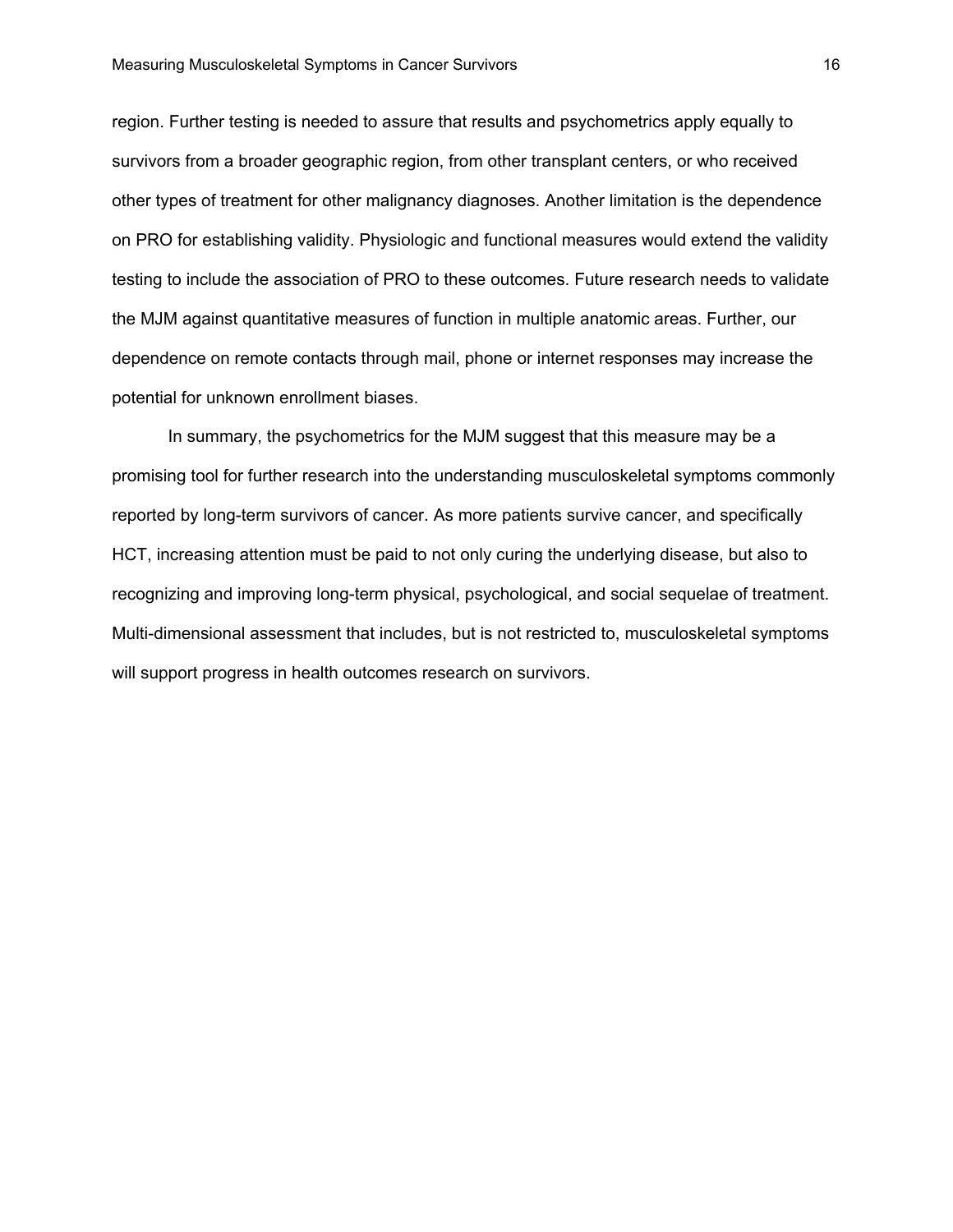# **Acknowledgements**

We are grateful to the survivors who extended themselves to participate in this study. Support for this research was provided by grants CA103728 from the National Cancer Institute and National Institute on Aging, CA112631 from the National Cancer Institute, and a private donation from Robert E. Frey.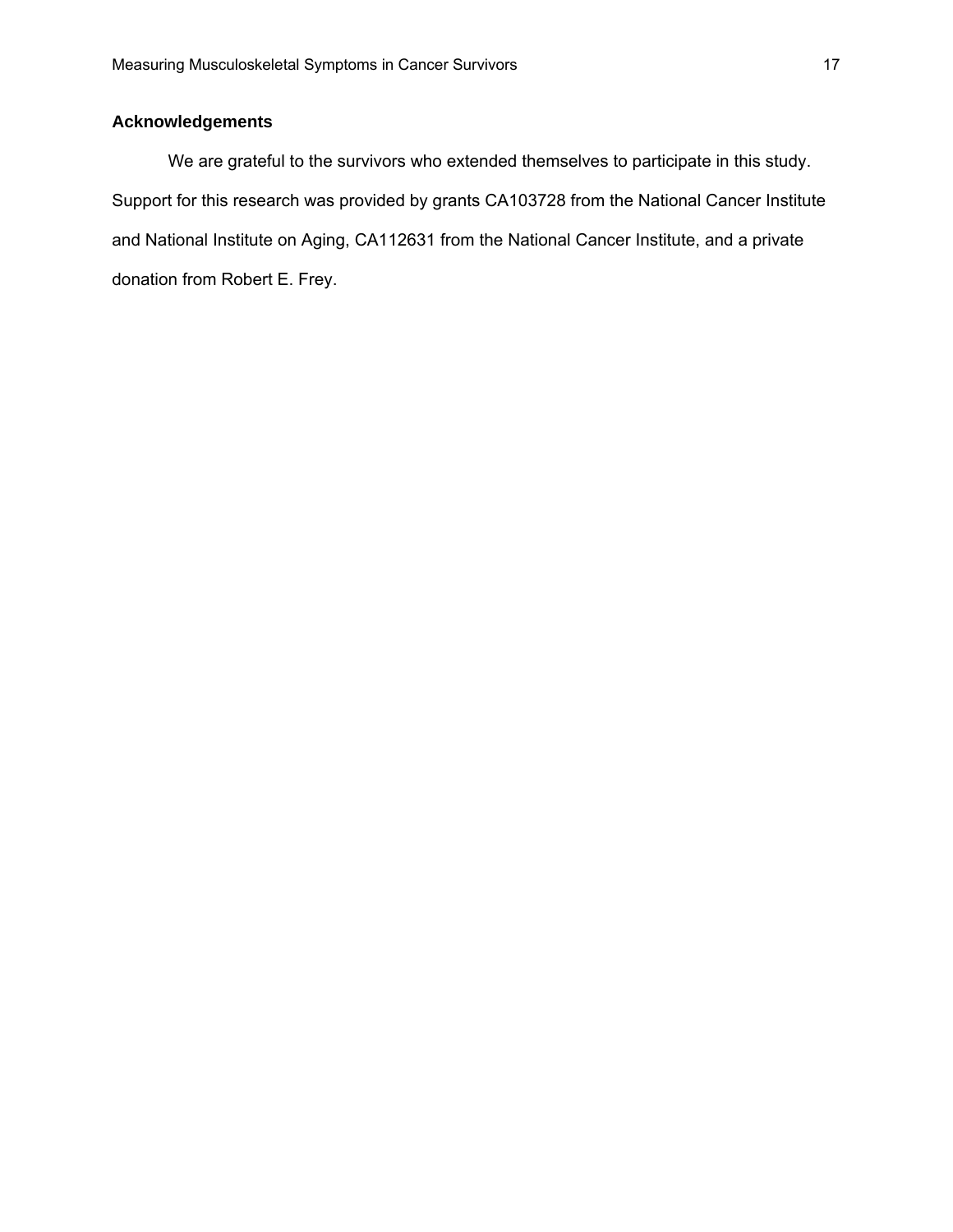### Reference List

- 1. Stein KD, Syrjala KL, Andrykowski MA. Physical and psychological long-term and late effects of cancer. Cancer. 2008;112:2577-2592.
- 2. Ganz PA, Rowland JH, Desmond K, Meyerowitz BE, Wyatt GE. Life after breast cancer: understanding women's health-related quality of life and sexual functioning. Journal of Clinical Oncology. 1998;16:501-514.
- 3. Nieboer P, Buijs C, Rodenhuis S, Seynaeve C, Beex LVAM, van der Wall E, et al. Fatigue and relating factors in high-risk breast cancer patients treated with adjuvant standard or high-dose chemotherapy: a longitudinal study. Journal of Clinical Oncology. 2005;23:8296- 8304.
- 4. Gurney JG, Ness KK, Rosenthal J, Forman SJ, Bhatia S, Baker KS. Visual, auditory, sensory, and motor impairments in long-term survivors of hematopoietic stem cell transplantation performed in childhood: results from the Bone Marrow Transplant Survivor study. Cancer. 2006;106:1402-1408.
- 5. Ness KK, Baker KS, Dengel DR, Youngren N, Sibley S, Mertens AC, et al. Body composition, muscle strength deficits and mobility limitations in adult survivors of childhood acute lymphoblastic leukemia. Pediatric Blood & Cancer. 2007;49:975-981.
- 6. Adams C, August CS, Maguire H, Sladky JT. Neuromuscular complications of bone marrow transplantation. Pediatric Neurology. 1995;12:58-61.
- 7. Syrjala KL, Langer SL, Abrams JR, Storer BE, Martin PJ. Late effects of hematopoietic cell transplantation among 10-year adult survivors compared with case-matched controls. Journal of Clinical Oncology. 2005;23:6596-6606.
- 8. Bush NE, Haberman M, Donaldson G, Sullivan KM. Quality of life of 125 adults surviving 6- 18 years after bone marrow transplantation. Social Science & Medicine. 1995;40:479-490.
- 9. Kovalszki A, Schumaker GL, Klein A, Terrin N, White AC. Reduced respiratory and skeletal muscle strength in survivors of sibling or unrelated donor hematopoietic stem cell transplantation. Bone Marrow Transplantation. 2008;41:965-969.
- 10. Syrjala KL, Langer SL, Abrams JR, Storer B, Sanders JE, Flowers MED, et al. Recovery and long-term function after hematopoietic cell transplantation for leukemia or lymphoma. JAMA. 2004;291:2335-2343.
- 11. Baker KS, Gurney JG, Ness KK, Bhatia R, Forman SJ, Francisco L, et al. Late effects in survivors of chronic myeloid leukemia treated with hematopoietic cell transplantation: results from the Bone Marrow Transplant Survivor Study. Blood. 2004;104:1898-1906.
- 12. Andrykowski MA, Bishop MM, Hahn EA, Cella DF, Beaumont JL, Brady MJ, et al. Long-term health-related quality of life, growth, and spiritual well-being after hematopoietic stem-cell transplantation. Journal of Clinical Oncology. 2005;23:599-608.
- 13. White AC, Terrin N, Miller KB, Ryan HF. Impaired respiratory and skeletal muscle strength in patients prior to hematopoietic stem-cell transplantation. Chest. 2005;128:145-152.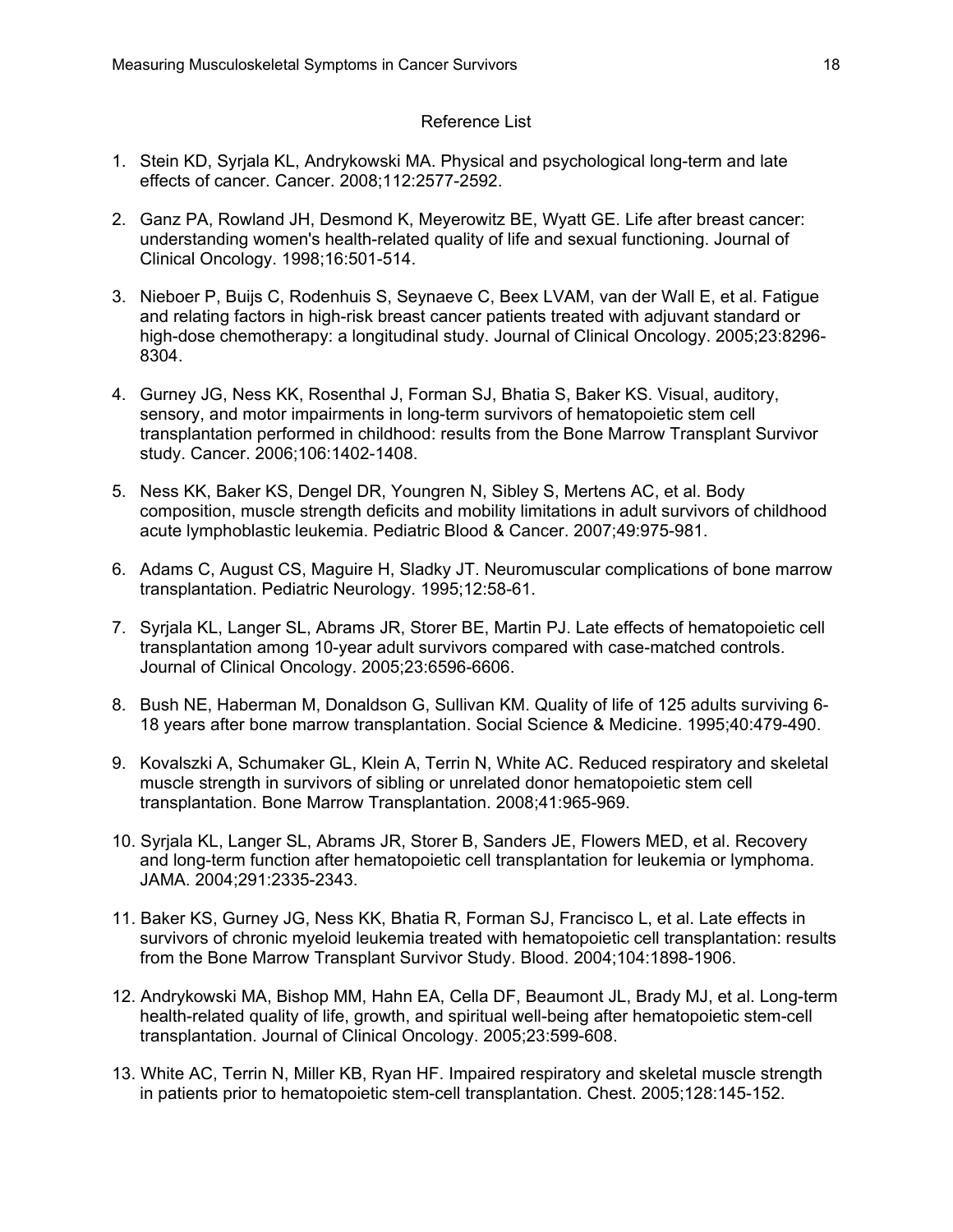- 14. Hovi L, Era P, Rautonen J, Siimes MA. Impaired muscle strength in female adolescents and young adults surviving leukemia in childhood. Cancer. 1993;72:276-281.
- 15. Cleeland CS, Mendoza TR, Wang XS, Chou C, Harle MT, Morrissey M, et al. Assessing symptom distress in cancer patients: the M.D. Anderson Symptom Inventory. Cancer. 2000;89:1634-1646.
- 16. Velikova G, Weis J, Hjermstad MJ, Kopp M, Morris P, Watson M, et al. The EORTC QLQ-HDC29: a supplementary module assessing the quality of life during and after high-dose chemotherapy and stem cell transplantation. European Journal of Cancer. 2007;43:87-94.
- 17. Ware JE, Kosinski M, Dewey JE. How to Score Version 2 of the SF-36 Health Survey. Lincoln, RI: QualityMetric Incorporated; 2000.
- 18. Ware JE, Snow KK, Kosinski M. SF-36 health survey: manual and interpretation guide. Boston: The Health Institute, New England Medical Center; 1997.
- 19. Laird BJ, Boyd AC, Colvin LA, Fallon MT. Are cancer pain and depression interdependent? A systematic review. Psycho-Oncology. 2009;18:459-464.
- 20. Syrjala KL, Kurland BF, Abrams JR, Sanders JE, Heiman JR. Sexual function changes during the 5 years after high-dose treatment and hematopoietic cell transplantation for malignancy, with case-matched controls at 5 years. Blood. 2008;111:989-996.
- 21. Sutherland HJ, Fyles GM, Adams G, Hao Y, Lipton JH, Minden MD, et al. Quality of life following bone marrow transplantation: a comparison of patient reports with population norms. Bone Marrow Transplantation. 1997;19:1129-1136.
- 22. McHorney CA, Ware JE, Jr., Raczek AE. The MOS 36-Item Short-Form Health Survey (SF-36): II. Psychometric and clinical tests of validity in measuring physical and mental health constructs. Medical Care. 1993;31:247-263.
- 23. Hann DM, Jacobsen PB, Azzarello LM, Martin SC, Curran SL, Fields KK, et al. Measurement of fatigue in cancer patients: development and validation of the Fatigue Symptom Inventory. Quality of Life Research. 1998;7:301-310.
- 24. Hann DM, Denniston MM, Baker F. Measurement of fatigue in cancer patients: further validation of the Fatigue Symptom Inventory. Quality of Life Research. 2000;9:847-854.
- 25. Mulrow CD, Williams JW, Gerety MB, Ramirez G, Montiel OM, Kerber C. Case-finding instruments for depression in primary care settings. Annals of Internal Medicine. 1995;122:913-921.
- 26. Sapnas KG, Zeller RA. Minimizing sample size when using exploratory factor analysis for measurement. Journal of Nursing Measurement. 2002;10:135-154.
- 27. Cohen J. Statistical Power Analysis for the Behavioral Sciences. Hillsdale, NJ: Lawrence Erlbaum Associates; 1988.
- 28. Catell RB. The scree test for number of factors. Multivariate Behavioral Research. 1966;1:245-276.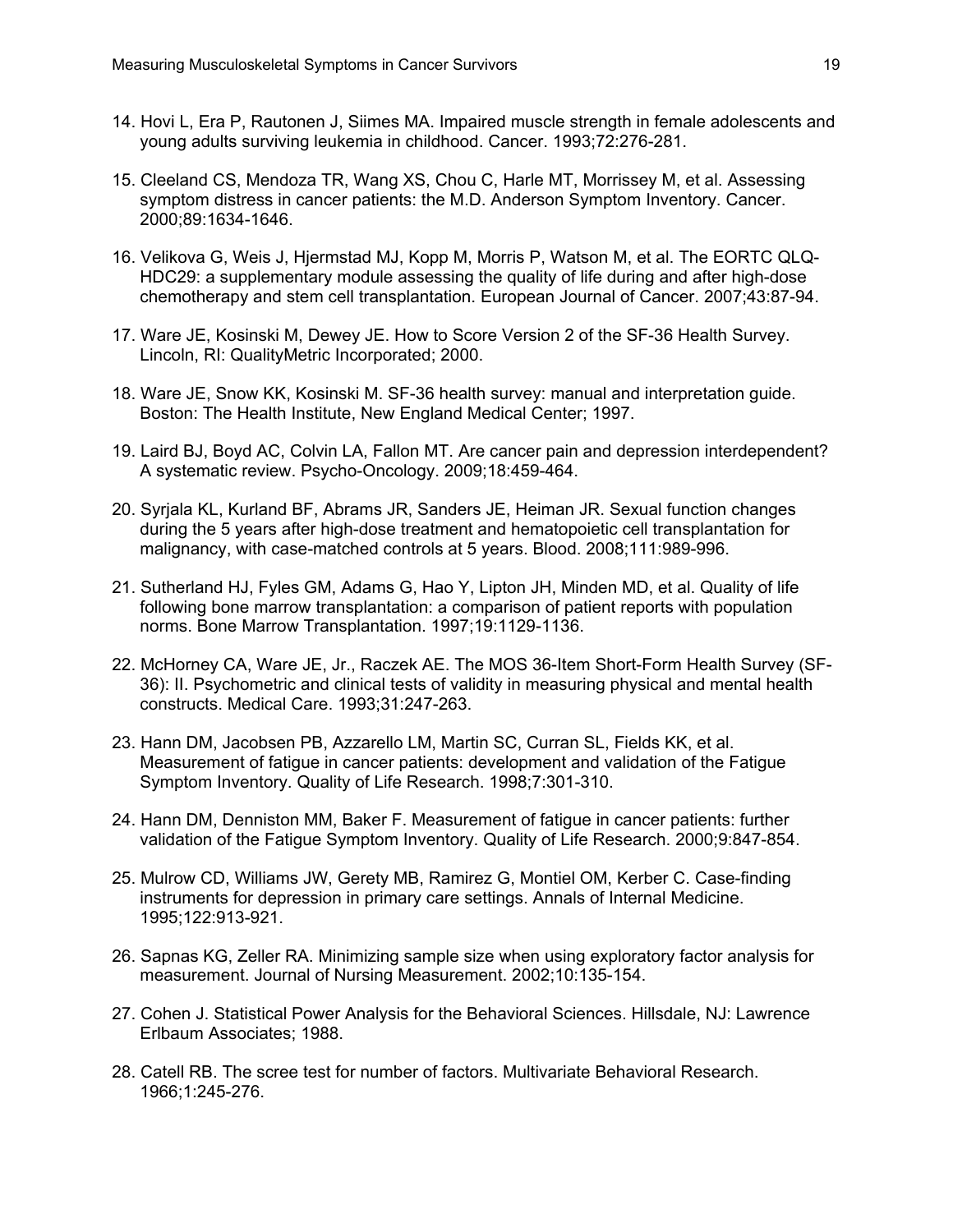- 29. Patrick DL, Ferketich SL, Frame PS, Harris JJ, Hendricks CB, Levin B, et al. National Institutes of Health State-of-the-Science Conference Statement: Symptom management in cancer: pain, depression, and fatigue, July 15-17, 2002. Journal of the National Cancer Institute. 2004;Monographs.:9-16.
- 30. Wang XS. Pathophysiology of cancer-related fatigue. Clinical Journal of Oncology Nursing. 2008;12:11-20.
- 31. Cleeland CS, Bennett GJ, Dantzer R, Dougherty PM, Dunn AJ, Meyers CA, et al. Are the symptoms of cancer and cancer treatment due to a shared biologic mechanism: a cytokineimmunologic model of cancer symptoms. Cancer. 2003;97:2919-2925.
- 32. Bower JE, Ganz PA, Aziz N, Fahey JL. Fatigue and proinflammatory cytokine activity in breast cancer survivors. Psychosomatic Medicine. 2002;64:604-611.
- 33. Bower JE, Ganz PA, Aziz N, Fahey JL, Cole SW. T-cell homeostatis in breast cancer survivors with persistent fatigue. Journal of the National Cancer Institute. 2003;95:1165- 1168.
- 34. Felson DT, Cummings SR. Aromatase inhibitors and the syndrome of arthralgias with estrogen deprivation. Arthritis & Rheumatism. 2005;52:2594-2598.
- 35. Deininger MW, O'Brien SG, Ford JM, Druker BJ. Practical management of patients with chronic myeloid leukemia receiving imatinib. Journal of Clinical Oncology. 2003;21:1637- 1647.
- 36. Schneider CM, Hsieh CC, Sprod LK, Carter SD, Hayward R. Cancer treatment-induced alterations in muscular fitness and quality of life: the role of exercise training. Annals of Oncology. 2007;18:1957-1962.
- 37. van Weert E, Hoekstra-Weebers J, Grol B, Otter R, Arendzen HJ, Postema K, et al. A multidimensional cancer rehabilitation program for cancer survivors: effectiveness on healthrelated quality of life. Journal of Psychosomatic Research. 2005;58:485-496.
- 38. Courneya KS, Segal RJ, Mackey JR, Gelmon K, Reid RD, Friedenreich CM, et al. Effects of aerobic and resistance exercise in breast cancer patients receiving adjuvant chemotherapy: a multicenter randomized controlled trial. Journal of Clinical Oncology. 2007;25:4396-4404.
- 39. Winett RA, Carpinelli RN. Potential health-related benefits of resistance training. Preventive Medicine. 2001;33:503-513.
- 40. van Weert E, Hoekstra-Weebers JE, May AM, Korstjens I, Ros WJ, van der Schans CP. The development of an evidence-based physical self-management rehabilitation programme for cancer survivors. Patient Education & Counseling. 2008;71:169-190.
- 41. Jinks C, Jordan K, Croft P. Measuring the population impact of knee pain and disability with the Western Ontario and McMaster Universities Osteoarthritis Index. Pain. 2005;100:55-64.
- 42. Fransen J, van Riel PL. Outcome measures in inflammatory rheumatic diseases. Arthritis Research & Therapy. 2009;11:244 [Review].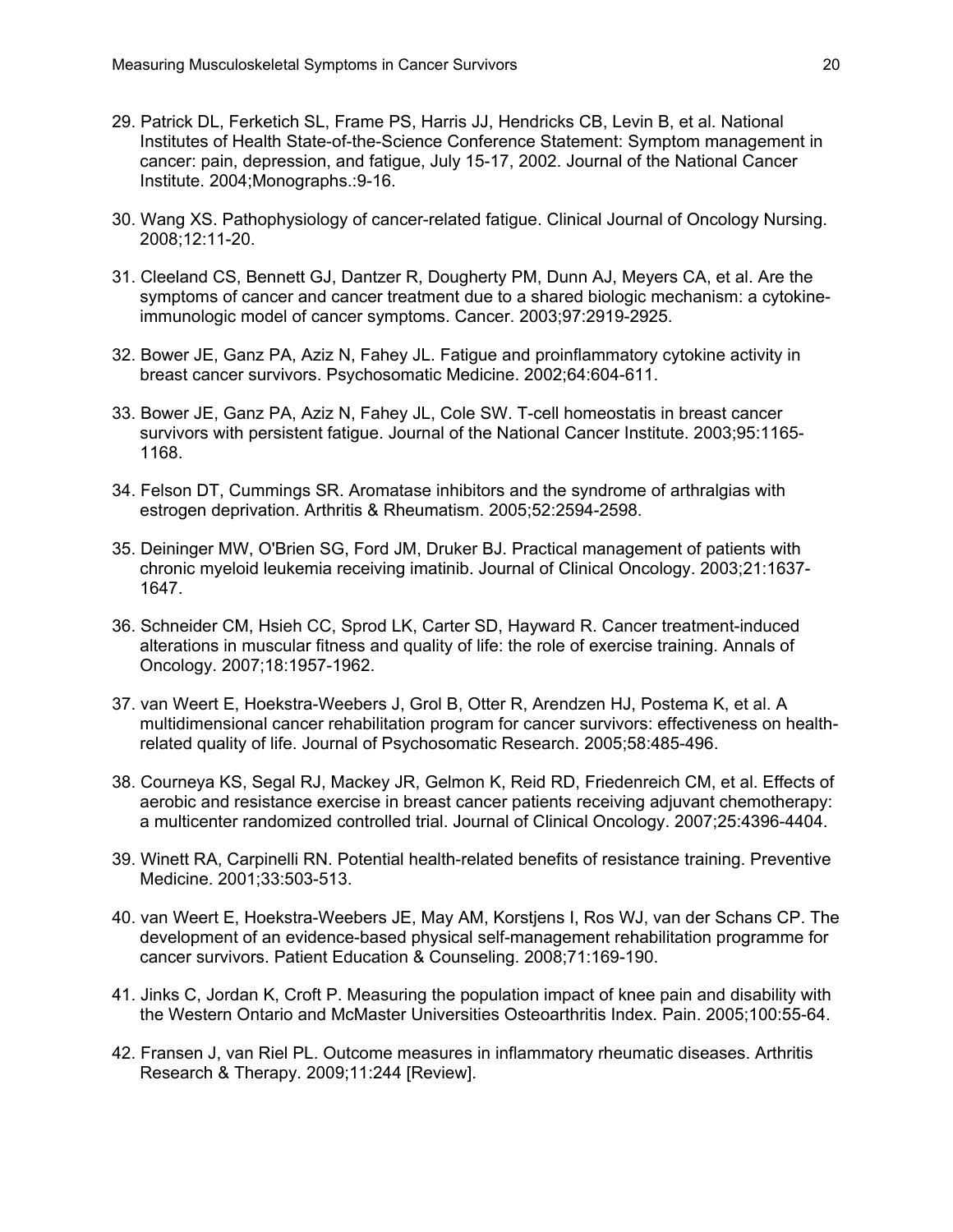- 43. Pincus T, Yazici Y, Bergman M. Development of a multi-dimensional health assessment questionnaire (MDHAQ) for the infrastructure of standard clinical care. Clinical & Experimental Rheumatology. 2005;23:S19-S28.
- 44. Pincus T, Askanase AD, Swearingen CJ. A multi-dimensional health assessment questionnaire (MDHAQ) and routine assessment of patient index data (RAPID3) scores are informative in patients with all rheumatic diseases. Rheumatic Diseases Clinics of North America. 2009;35:819-827.
- 45. Chiari-Grisar C, Koller U, Stamm TA, Wanivenhaus A, Trieb K. Performance of the disabilities of the arm, shoulder and hand outcome questionnaire and the Moberg picking up test in patients with finger joint arthroplasty. Archives of Physical Medicine & Rehabilitation. 2006;87:203-206.
- 46. Sautner J, Andel I, Rintelen B, Leeb BF. Development of the M-SACRAH, a modified, shortened version of SACRAH (Score for the Assessment and Quantification of Chronic Rheumatoid Affections of the Hands). Rheumatology. 2004;43:1409-1413.
- 47. Uhlig T, Haavardsholm EA, Kvien TK. Comparison of the Health Assessment Questionnaire (HAQ) and the modified HAQ (MHAQ) in patients with rheumatoid arthritis. Rheumatology. 2006;45:454-458.
- 48. Stamm T, Mathis M, Aletaha D, Kloppenburg M, Machold K, Smolen J. Mapping hand functioning in hand osteoarthritis: comparing self-report instruments with a comprehensive hand function test. Arthritis & Rheumatism. 2007;57:1230-1237.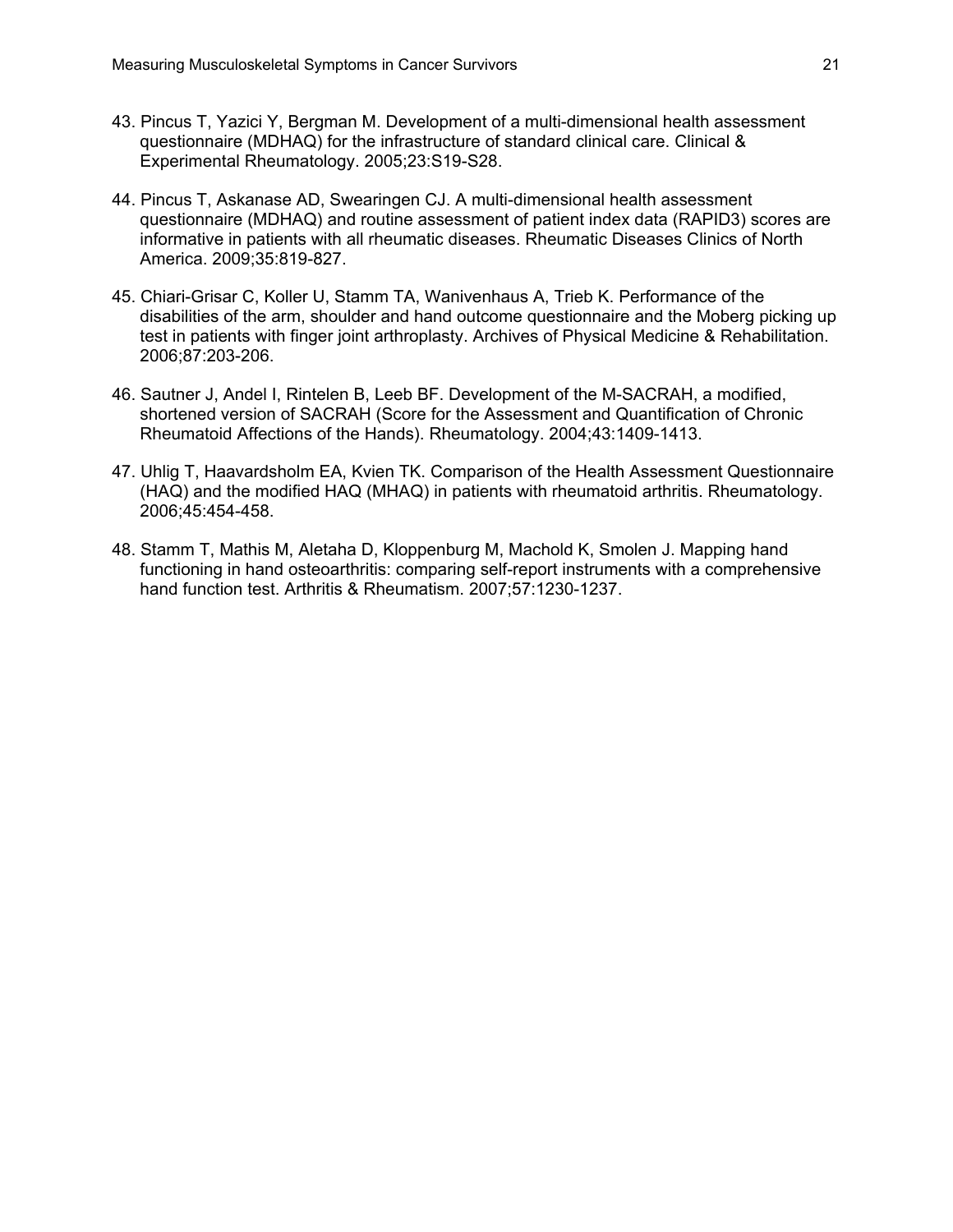Table 1. Demographic and medical characteristics

|                                           | $N = 130$         |
|-------------------------------------------|-------------------|
| Age at Assessment, Mean (SD)              | 39.5(8.8)         |
| Range                                     | 18-50             |
| Age at Treatment, Mean (SD)               | 28.2(9.9)         |
| Range                                     | $2 - 45$          |
| Years since Transplant, Mean, Median (SD) | 11.3, 10.13 (4.6) |
| $5.0 - 9.9, N$ (%)                        | 64 (49)           |
| 10.0 - 14.9, N $(\% )$                    | 30(23)            |
| $15.0 - 20.9$ , N $(\%)$                  | 36 (28)           |
| Gender, N (%)                             |                   |
| Male                                      | 68 (52)           |
| Female                                    | 62 (48)           |
| Race, N (%)                               |                   |
| Caucasian                                 | 117 (90)          |
| Native American, Alaska Native            | 6(5)              |
| Asian                                     | 3(2)              |
| Pacific Islander                          | 1(1)              |
| African-American                          | 1(1)              |
| Mixed                                     | 2(1)              |
| Ethnicity, N (%)                          |                   |
| Hispanic, Latino                          | 7(5)              |
| Non-Hispanic and Non-Latino               | 123 (95)          |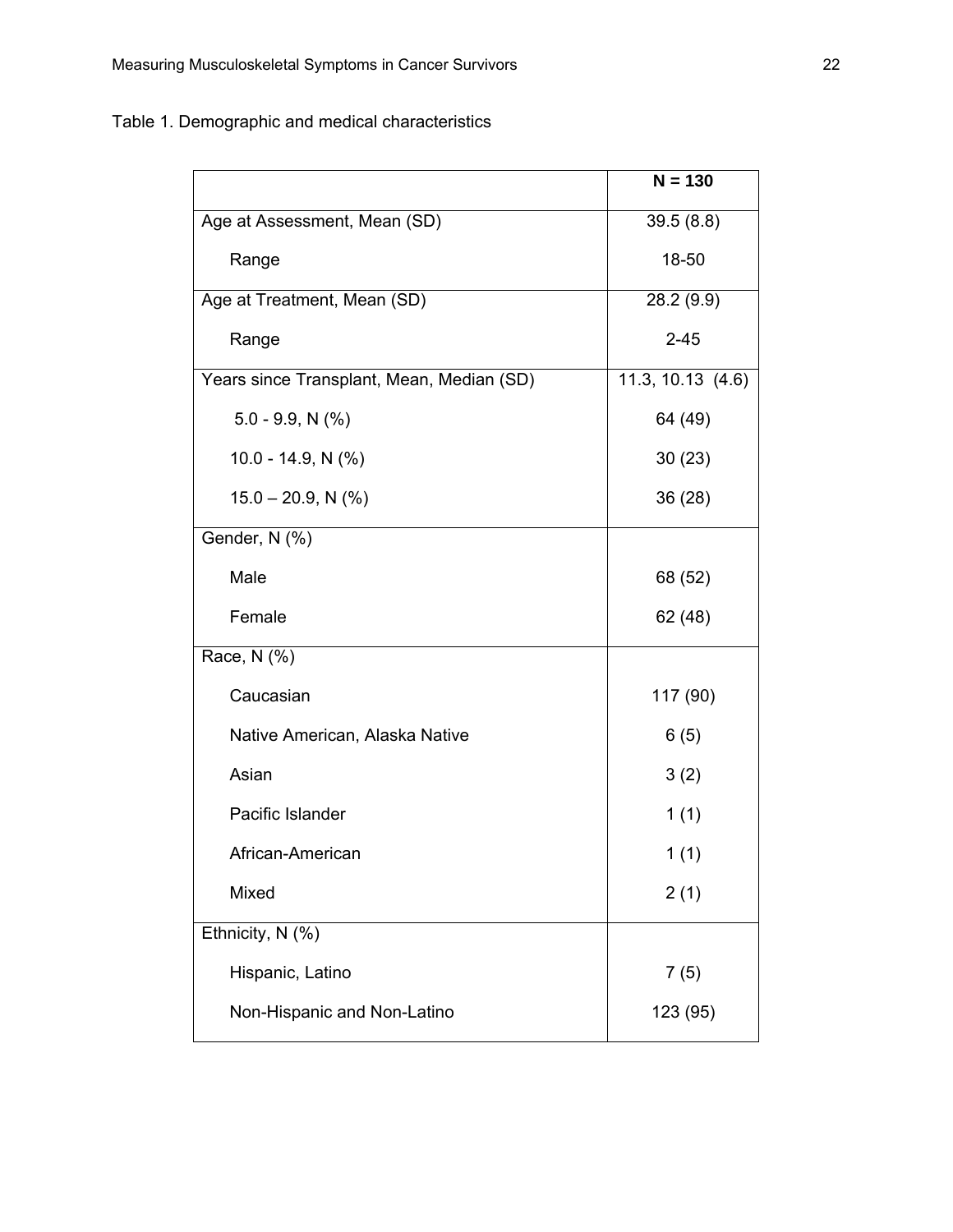| Education, N (%)                  |         |
|-----------------------------------|---------|
| <b>High School or Less</b>        | 22(17)  |
| Vocational School or Some College | 66 (51) |
| College Degree or Greater         | 42 (32) |
| Income, $N$ (%)                   |         |
| $<$ \$40,000                      | 37(28)  |
| \$40,000 - \$79,999               | 29 (22) |
| > \$80,000                        | 58 (45) |
| Not Reporting                     | 6(5)    |
| Marital Status, N (%)             |         |
| Married, Living with partner      | 83 (64) |
| Single, Divorced                  | 47 (36) |
| Diagnosis, N (%)                  |         |
| Acute Leukemia                    | 43 (33) |
| Chronic Myeloid Leukemia          | 35(27)  |
| Non-Hodgkin Lymphoma              | 23 (17) |
| <b>Hodgkin Disease</b>            | 15(12)  |
| Myelodysplastic Syndromes         | 7(5)    |
| Other                             | 7(6)    |
| Source of Stem Cells, N (%)       |         |
| <b>Bone Marrow</b>                | 91 (70) |
| Peripheral Blood                  | 39 (30) |
|                                   |         |

| Table 1. Demographic and medical characteristics cont'd |  |
|---------------------------------------------------------|--|
|                                                         |  |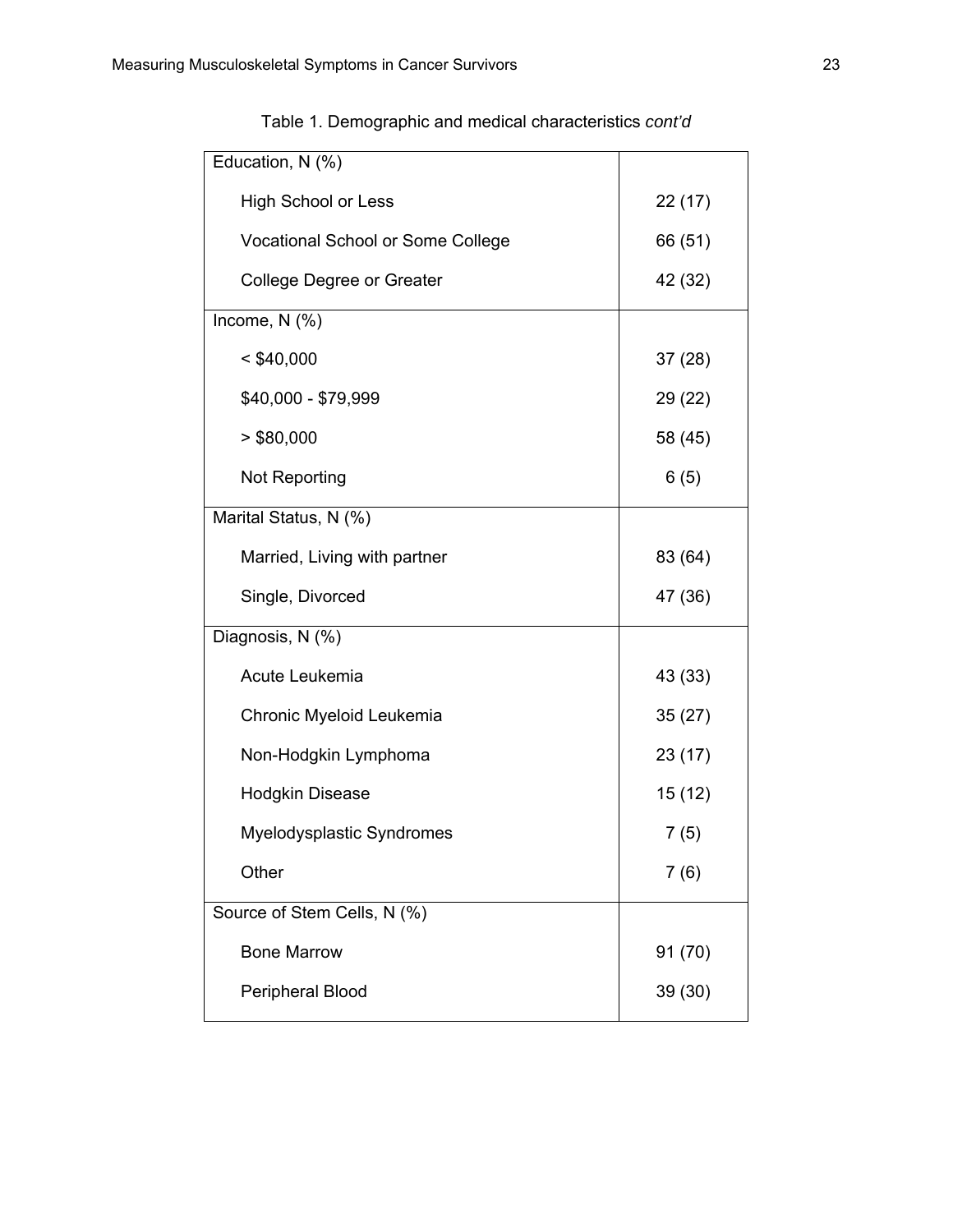| Donor Type, N (%)                                     |         |
|-------------------------------------------------------|---------|
| Autologous                                            | 37(28)  |
| Allogeneic related                                    | 50 (39) |
| Allogeneic unrelated                                  | 43 (33) |
| Total Body Irradiation, N (%)                         |         |
| 0-200 cGY                                             | 42 (32) |
| 800-1200 cGY                                          | 52 (40) |
| 1320 cGY                                              | 18 (14) |
| 1440-1575 cGY                                         | 18 (14) |
| Chronic Graft versus Host Disease History: Yes, N (%) | 54 (42) |
| $110T -$ bemeteraintin sell transplantation           |         |

| Table 1. Demographic and medical characteristics cont'd |  |
|---------------------------------------------------------|--|
|---------------------------------------------------------|--|

HCT = hematopoietic cell transplantation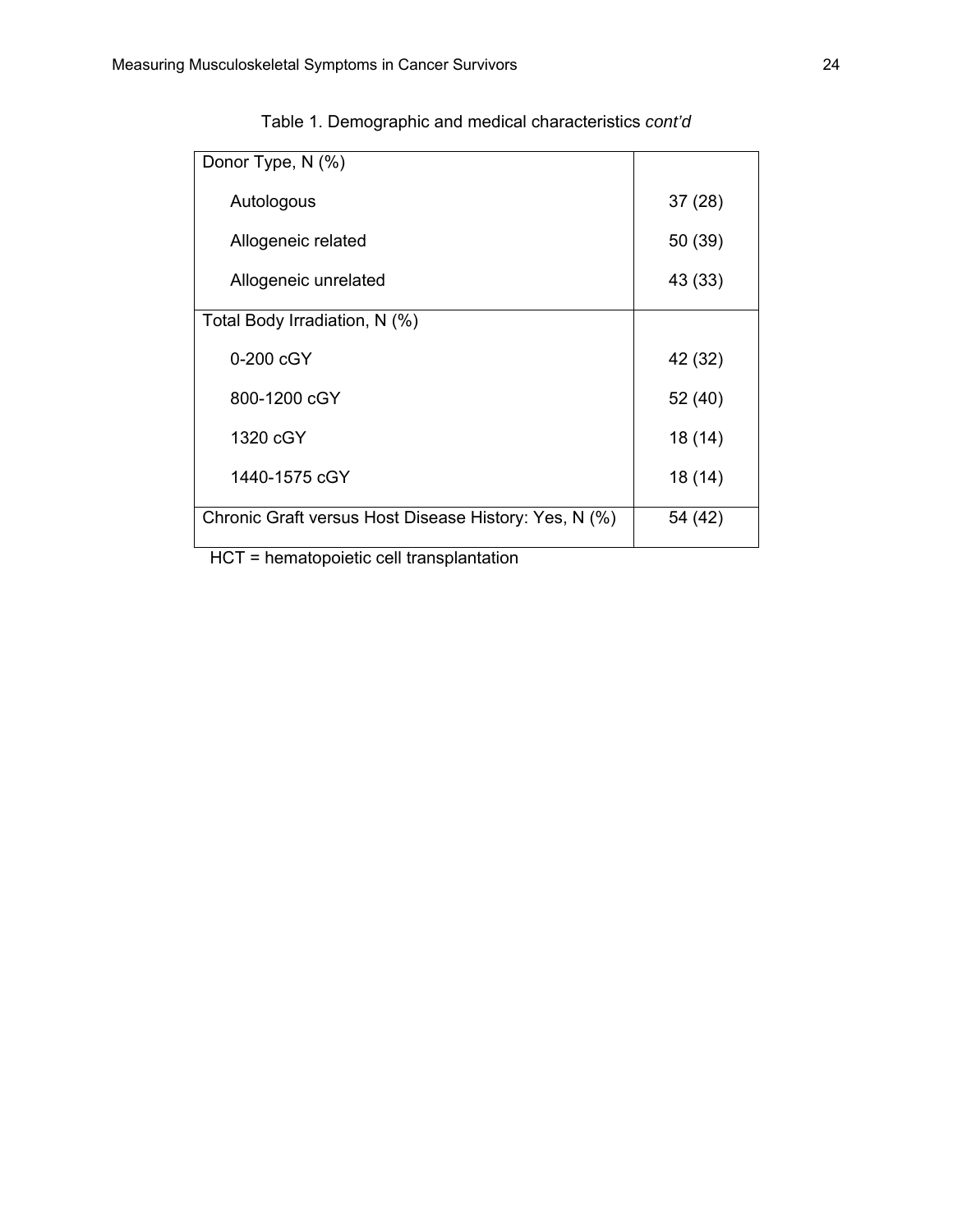|                   |                             |             |                  | <b>Possible</b> | <b>Actual</b>   | In Final          |
|-------------------|-----------------------------|-------------|------------------|-----------------|-----------------|-------------------|
| <b>Content of</b> |                             |             | <b>Standard</b>  | <b>Response</b> | <b>Response</b> | Measure?          |
| item              | <b>Item</b>                 | <b>Mean</b> | <b>Deviation</b> | Range           | Range           | (Yes/No)          |
| Arthralgias       | How much of the time (daily | 2.03        | 2.53             | $0-9$           | $0-9$           | Yes               |
|                   | vs. weekly vs. monthly)?    |             |                  |                 |                 |                   |
| Arthralgias       | How much difficulty moving  | .50         | .79              | $0 - 3$         | $0 - 3$         | $No*$             |
|                   | your joints?                |             |                  |                 |                 |                   |
| Arthralgias       | Severity usually or most of | 2.14        | 2.93             | $0 - 10$        | $0 - 10$        | Yes               |
|                   | the time?                   |             |                  |                 |                 |                   |
| Arthralgias       | Wake you when are           | .46         | .94              | $0 - 3$         | $0 - 3$         | Yes               |
|                   | sleeping?                   |             |                  |                 |                 |                   |
| Arthralgias       | Impact your emotional well- | .31         | .67              | $0 - 3$         | $0 - 3$         | Yes               |
|                   | being?                      |             |                  |                 |                 |                   |
| Arthralgias       | Limit or prevent physical   | .57         | .86              | $0 - 3$         | $0 - 3$         | Yes               |
|                   | activities?                 |             |                  |                 |                 |                   |
| Arthralgias       | Limit or prevent sitting or | .30         | .59              | $0 - 2$         | $0 - 3$         | Yes               |
|                   | standing?                   |             |                  |                 |                 |                   |
| Arthralgias       | Limit or prevent walking?   | .26         | .57              | $0 - 2$         | $0 - 3$         | $\overline{No^*}$ |
| Arthralgias       | Limit or prevent work       | .31         | .65              | $0 - 3$         | $0 - 3$         | <b>No</b>         |
|                   | activity?                   |             |                  |                 |                 |                   |
| Arthralgias       | Limit or prevent social     | .16         | .48              | $0 - 3$         | $0 - 3$         | $No*$             |
|                   | activity?                   |             |                  |                 |                 |                   |

Table 2. Original Muscle and Joint Measure item descriptive statistics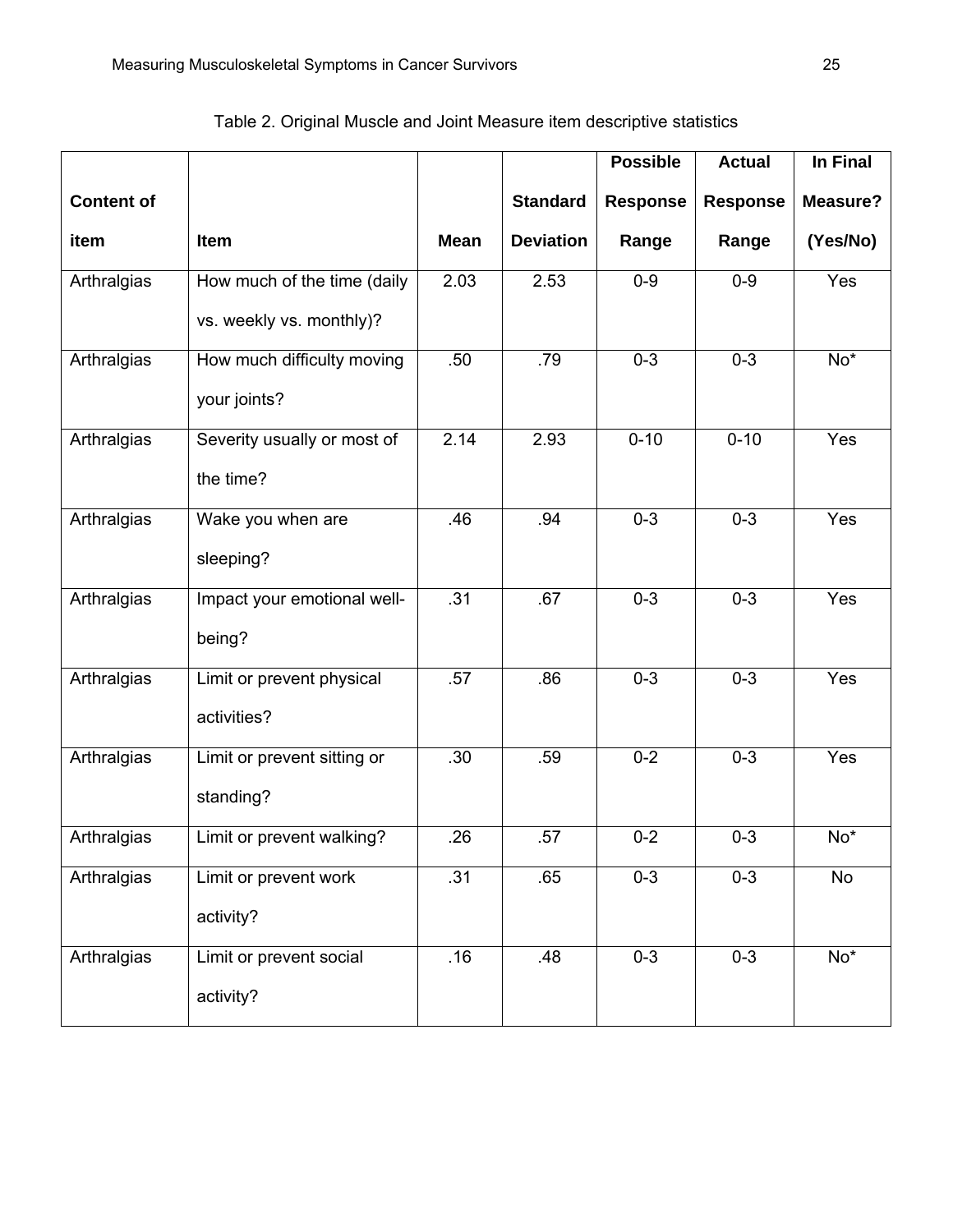|                   |                              |             |                  | <b>Possible</b> | <b>Actual</b>   | In Final |
|-------------------|------------------------------|-------------|------------------|-----------------|-----------------|----------|
| <b>Content of</b> |                              |             | <b>Standard</b>  | <b>Response</b> | <b>Response</b> | Measure? |
| item              | Item                         | <b>Mean</b> | <b>Deviation</b> | Range           | Range           | (Yes/No) |
| Myalgias          | How much of the time         | 2.32        | 2.74             | $0 - 9$         | $0-9$           | Yes      |
|                   | (daily vs. weekly vs.        |             |                  |                 |                 |          |
|                   | monthly)?                    |             |                  |                 |                 |          |
| <b>Myalgias</b>   | Severity, usually or most of | 2.81        | 3.41             | $0 - 10$        | $0 - 9$         | Yes      |
|                   | the time?                    |             |                  |                 |                 |          |
| Myalgias          | Wake you or when you are     | .52         | .97              | $0 - 3$         | $0 - 3$         | Yes      |
|                   | sleeping?                    |             |                  |                 |                 |          |
| <b>Myalgias</b>   | Impact your emotional        | .38         | .66              | $0 - 3$         | $0 - 3$         | Yes      |
|                   | well-being?                  |             |                  |                 |                 |          |
| <b>Myalgias</b>   | Limit or prevent physical    | .47         | .74              | $0 - 3$         | $0 - 3$         | Yes      |
|                   | activities?                  |             |                  |                 |                 |          |
| <b>Myalgias</b>   | Limit or prevent sitting or  | .31         | .60              | $0 - 3$         | $0 - 2$         | Yes      |
|                   | standing?                    |             |                  |                 |                 |          |
| <b>Myalgias</b>   | Limit or prevent walking?    | .28         | .56              | $0 - 3$         | $0 - 2$         | $No*$    |
| <b>Myalgias</b>   | Limit or prevent work        | .31         | .66              | $0 - 3$         | $0 - 3$         | No       |
|                   | activity?                    |             |                  |                 |                 |          |
| Myalgias          | Limit or prevent social      | .18         | .48              | $0 - 3$         | $0-2$           | No       |
|                   | activity?                    |             |                  |                 |                 |          |

Table 2. Original Muscle and Joint Measure item descriptive statistics *cont'd*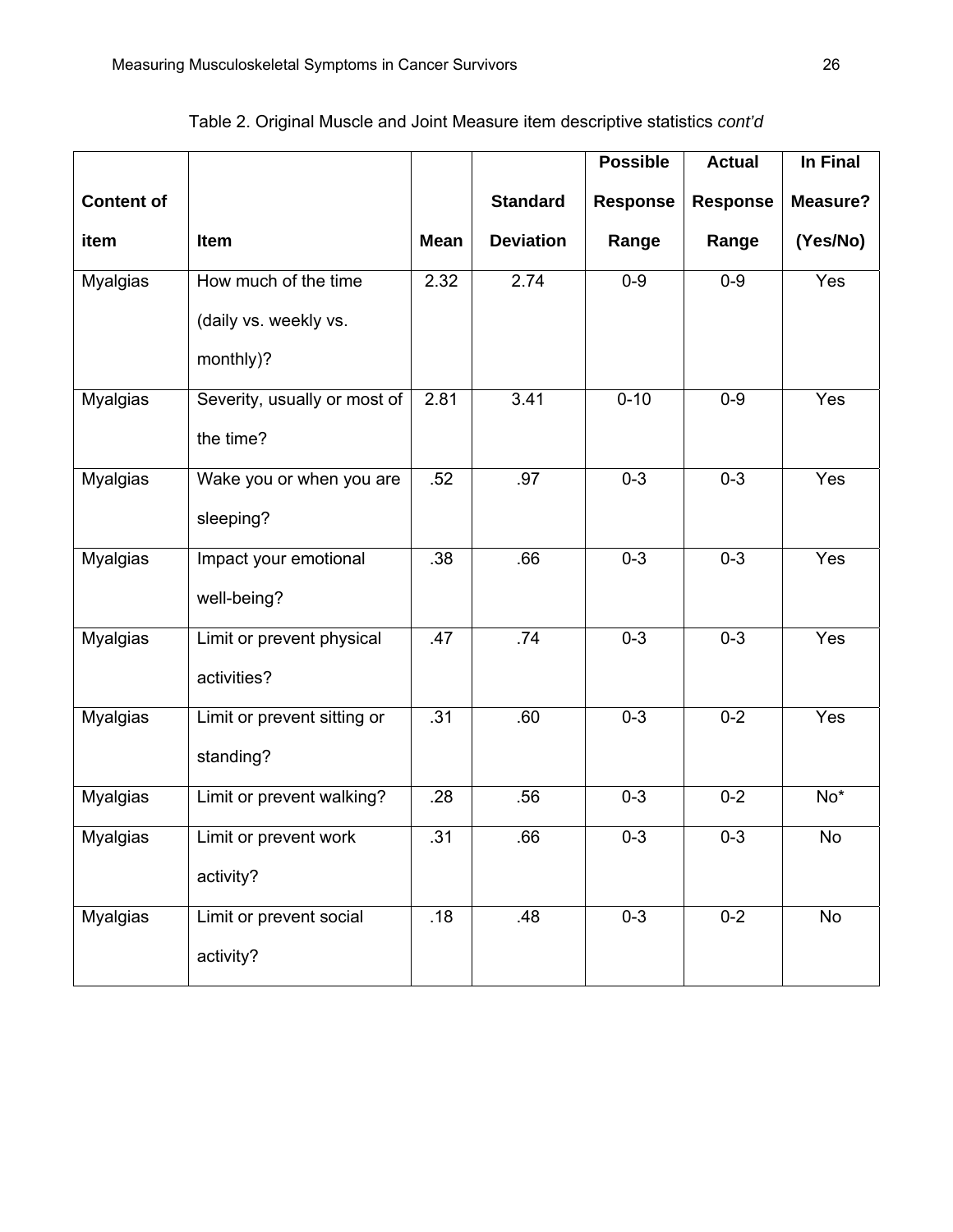|                   |                             |             |                  | <b>Possible</b> | <b>Actual</b>   | In Final         |
|-------------------|-----------------------------|-------------|------------------|-----------------|-----------------|------------------|
| <b>Content of</b> |                             |             | <b>Standard</b>  | <b>Response</b> | <b>Response</b> | Measure?         |
| item              | Item                        | <b>Mean</b> | <b>Deviation</b> | Range           | Range           | (Yes/No)         |
| Cramps            | Severity, usually when you  | 3.91        | 3.51             | $0 - 10$        | $0 - 10$        | Yes              |
|                   | have them?                  |             |                  |                 |                 |                  |
| Cramps            | Impact your emotional well- | .37         | .73              | $0 - 3$         | $0 - 3$         | Yes              |
|                   | being?                      |             |                  |                 |                 |                  |
| Cramps            | When during the day?        | 1.91        | 1.70             | $0 - 4$         | $0 - 4$         | Yes              |
| Cramps            | How much of the time (daily | 2.67        | 2.74             | $0 - 9$         | $0-9$           | Yes              |
|                   | vs. weekly vs. monthly)?    |             |                  |                 |                 |                  |
| Cramps            | Limit or prevent physical   | .38         | .72              | $0 - 3$         | $0 - 3$         | Yes              |
|                   | activities?                 |             |                  |                 |                 |                  |
| Cramps            | Limit or prevent sitting or | .28         | .60              | $0 - 3$         | $0 - 3$         | Yes              |
|                   | standing?                   |             |                  |                 |                 |                  |
| Cramps            | Limit or prevent walking?   | .25         | .53              | $0 - 3$         | $0 - 2$         | $No*$            |
| Cramps            | Limit or prevent work       | .24         | .54              | $0 - 3$         | $0 - 3$         | $\overline{No*}$ |
|                   | activity?                   |             |                  |                 |                 |                  |
| Cramps            | Limit or prevent social     | .13         | .42              | $0 - 3$         | $0 - 3$         | $No*$            |
|                   | activity?                   |             |                  |                 |                 |                  |

# Table 2. Original Muscle and Joint Measure item descriptive statistics *cont'd*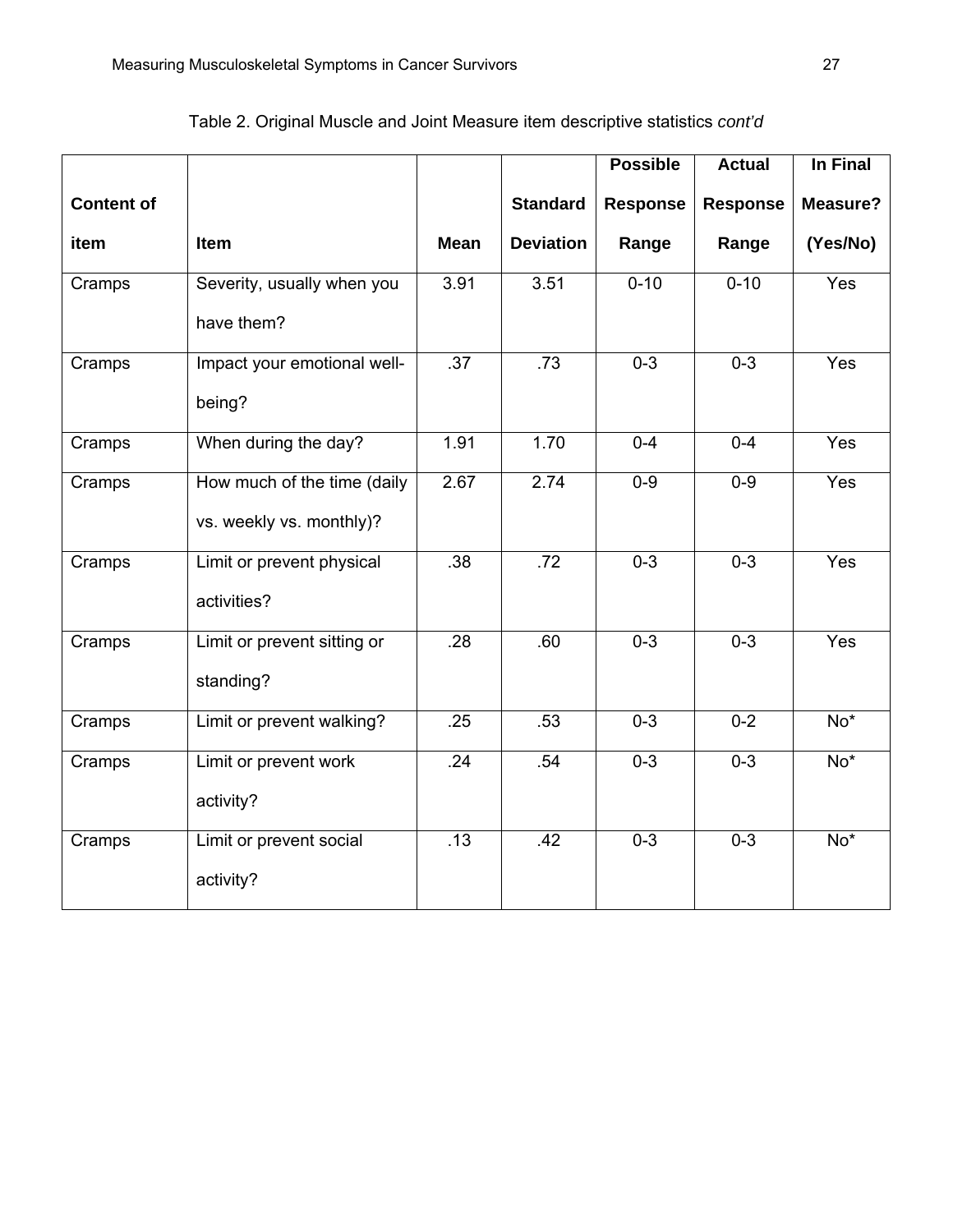|                   |                                                         |             |                  | <b>Possible</b> | <b>Actual</b>   | In Final          |
|-------------------|---------------------------------------------------------|-------------|------------------|-----------------|-----------------|-------------------|
| <b>Content of</b> |                                                         |             | <b>Standard</b>  | <b>Response</b> | <b>Response</b> | Measure?          |
| item              | Item                                                    | <b>Mean</b> | <b>Deviation</b> | Range           | Range           | (Yes/No)          |
| Weakness          | How much of the time (daily<br>vs. weekly vs. monthly)? | 2.09        | 3.17             | $0 - 9$         | $0-9$           | Yes               |
| Weakness          | Severity usually or most of<br>the time?                | 1.80        | 2.50             | $0 - 9$         | $0 - 10$        | Yes               |
| <b>Weakness</b>   | Make you need to take<br>naps or sleep longer?          | .28         | .73              | $0 - 3$         | $0 - 3$         | Yes               |
| Weakness          | Impact your emotional well-<br>being?                   | .35         | .62              | $0 - 3$         | $0 - 3$         | Yes               |
| Weakness          | Limit or prevent physical<br>activities?                | .55         | .54              | $0 - 3$         | $0 - 3$         | Yes               |
| Weakness          | Limit or prevent sitting or<br>standing?                | .20         | .49              | $0 - 3$         | $0 - 3$         | Yes               |
| <b>Weakness</b>   | Limit or prevent walking?                               | .22         | .50              | $0 - 3$         | $0 - 3$         | N <sub>o</sub>    |
| <b>Weakness</b>   | Limit or prevent work<br>activity?                      | .30         | .65              | $0 - 3$         | $0 - 3$         | $\overline{No^*}$ |
| Weakness          | Limit or prevent social<br>activity?                    | .18         | .42              | $0 - 3$         | $0-2$           | $\overline{No*}$  |

Table 2. Original Muscle and Joint Measure item descriptive statistics *cont'd*

\* Item loaded strongly on one subscale but was not included in the final measure because it did

not increase the explained variance or contribute to improved reliability of the subscale.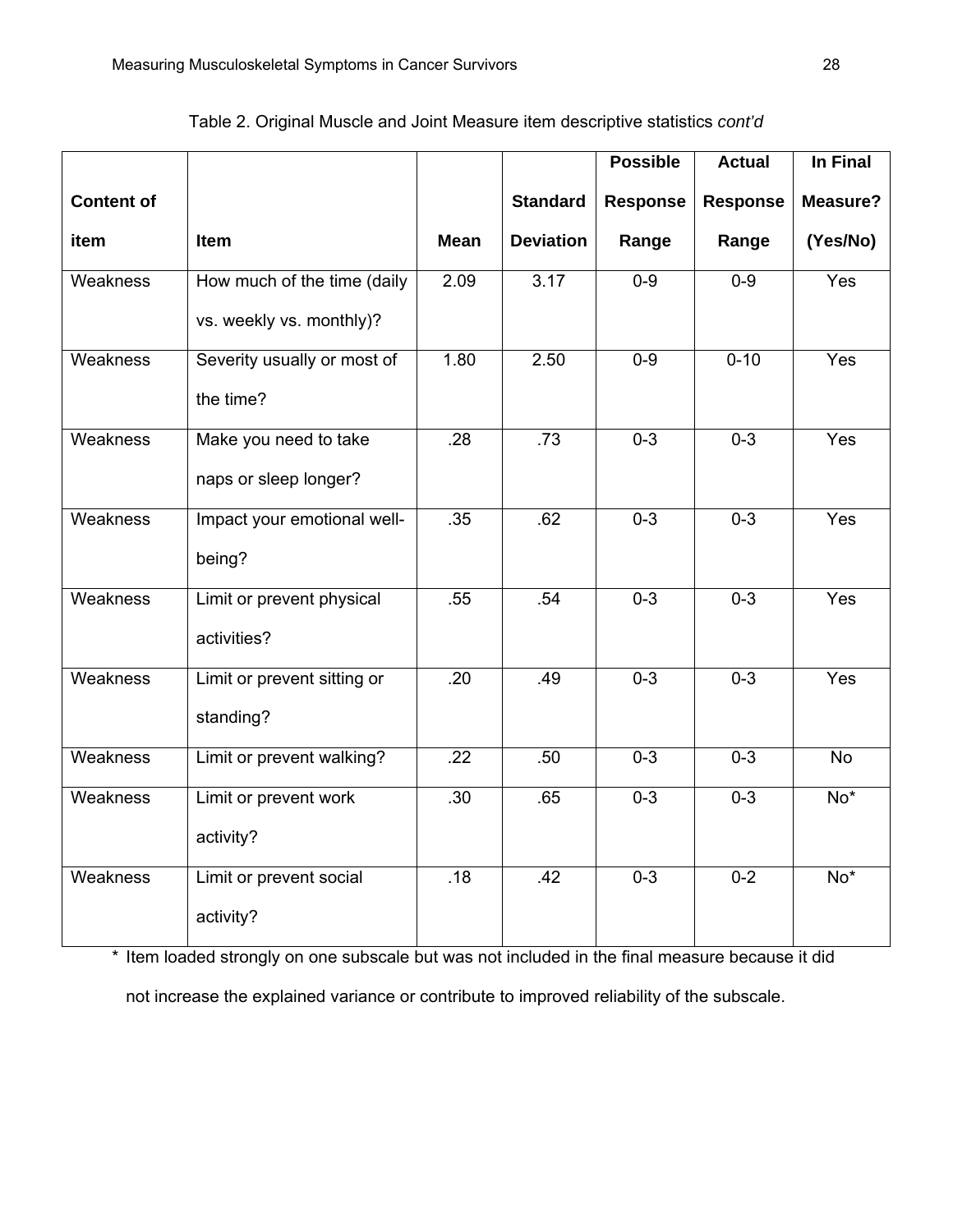## Table 3. Principal components analysis pattern matrix factor loadings

# *Item content by subscale*  $\vert$  *Factor 1* | *Factor 2* | *Factor 3* | *Factor 4* | *Factor 5* **Arthralgias**  How much of the time (during the day/week/month)? **0.96**  $\vert$  -0.03  $\vert$  -0.05  $\vert$  0.13  $\vert$  -0.22 Severity usually or most of the time? **1.01** -0.06 -0.01 0.01 -0.07 Wake you when are sleeping?  $\vert$  0.75  $\vert$  0.12  $\vert$  0.06  $\vert$  0.02  $\vert$  -0.05 Impact your emotional well-being?  $\vert$  0.71  $\vert$  -0.04  $\vert$  -0.06  $\vert$  -0.09  $\vert$  0.36 Limit or prevent physical activities? **0.88** 0.11 -0.07 0.01 -0.01 Limit or prevent sitting or standing?  $\vert$  0.88  $\vert$  -0.12  $\vert$  0.08  $\vert$  -0.02  $\vert$  0.10 **Myalgias**  How much of the time (during the day/week/month)? -0.14 0.00 **1.03** 0.04 -0.17 Severe usually or most of the time? 0.02 -0.04 **0.94** 0.03 -0.08 Wake you or when you are sleeping?  $\vert$  -0.05  $\vert$  0.03  $\vert$  0.77  $\vert$  0.14  $\vert$  0.07 Impact your emotional well-being?  $\vert$  -0.06  $\vert$  -0.05  $\vert$  0.69  $\vert$  -0.14  $\vert$  0.44 Limit or prevent physical activities? 0.22 0.18 **0.72** -0.09 -0.05 Limit or prevent sitting or standing? 0.29 -0.03 **0.59** -0.09 0.15 **Cramps**  When (during the day)?  $\vert$  -0.01  $\vert$  -0.07  $\vert$  0.01  $\vert$  0.90  $\vert$  0.03 How much of the time (during the day/week/month)? 0.10 0.04 0.01 **0.89** -0.13 Severity usually when you have them? 0.02 -0.01 -0.06 **0.82** 0.18 Wake you when you are sleeping? | -0.01 | 0.08 | 0.20 | 0.54 | 0.21

# of the final promax rotation for the Muscle and Joint Measure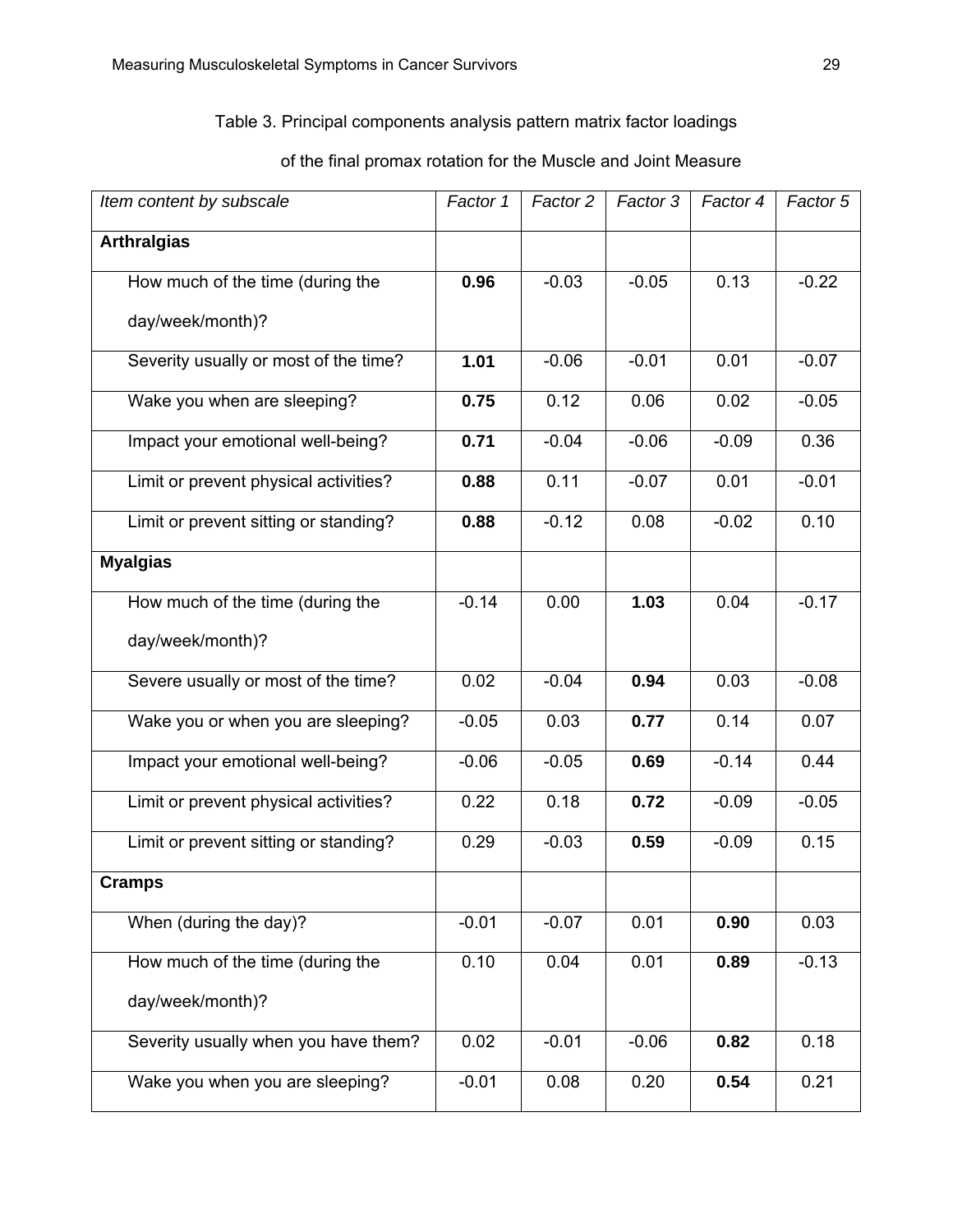# Table 3. Principal components analysis pattern matrix factor loadings

| Item content by subscale              | Factor 1 | Factor 2 | Factor 3 | Factor 4 | Factor 5 |
|---------------------------------------|----------|----------|----------|----------|----------|
| Impact your emotional well-being?     | $-0.09$  | $-0.04$  | 0.06     | 0.14     | 0.86     |
| Limit or prevent physical activities? | 0.08     | 0.16     | $-0.06$  | 0.07     | 0.72     |
| Limit or prevent sitting or standing? | $-0.05$  | $-0.11$  | $-0.04$  | $-0.02$  | 0.98     |
| Weakness                              |          |          |          |          |          |
| How much of the time (during the      | $-0.13$  | 1.02     | 0.03     | 0.05     | $-.28$   |
| day/week/month)?                      |          |          |          |          |          |
| Severity usually or most of the time? | 0.00     | 0.94     | $-0.02$  | $-0.05$  | 0.01     |
| Make you need to take naps or sleep   | $-0.02$  | 0.69     | 0.12     | 0.06     | 0.00     |
| longer?                               |          |          |          |          |          |
| Impact your emotional well-being?     | $-0.02$  | 0.77     | $-0.16$  | $-0.03$  | 0.37     |
| Limit or prevent physical activities? | 0.12     | 0.82     | 0.09     | $-0.06$  | $-0.09$  |
| Limit or prevent sitting or standing? | 0.09     | 0.72     | $-0.06$  | 0.00     | 0.19     |

# of the final promax rotation for the Muscle and Joint Measure *cont'd*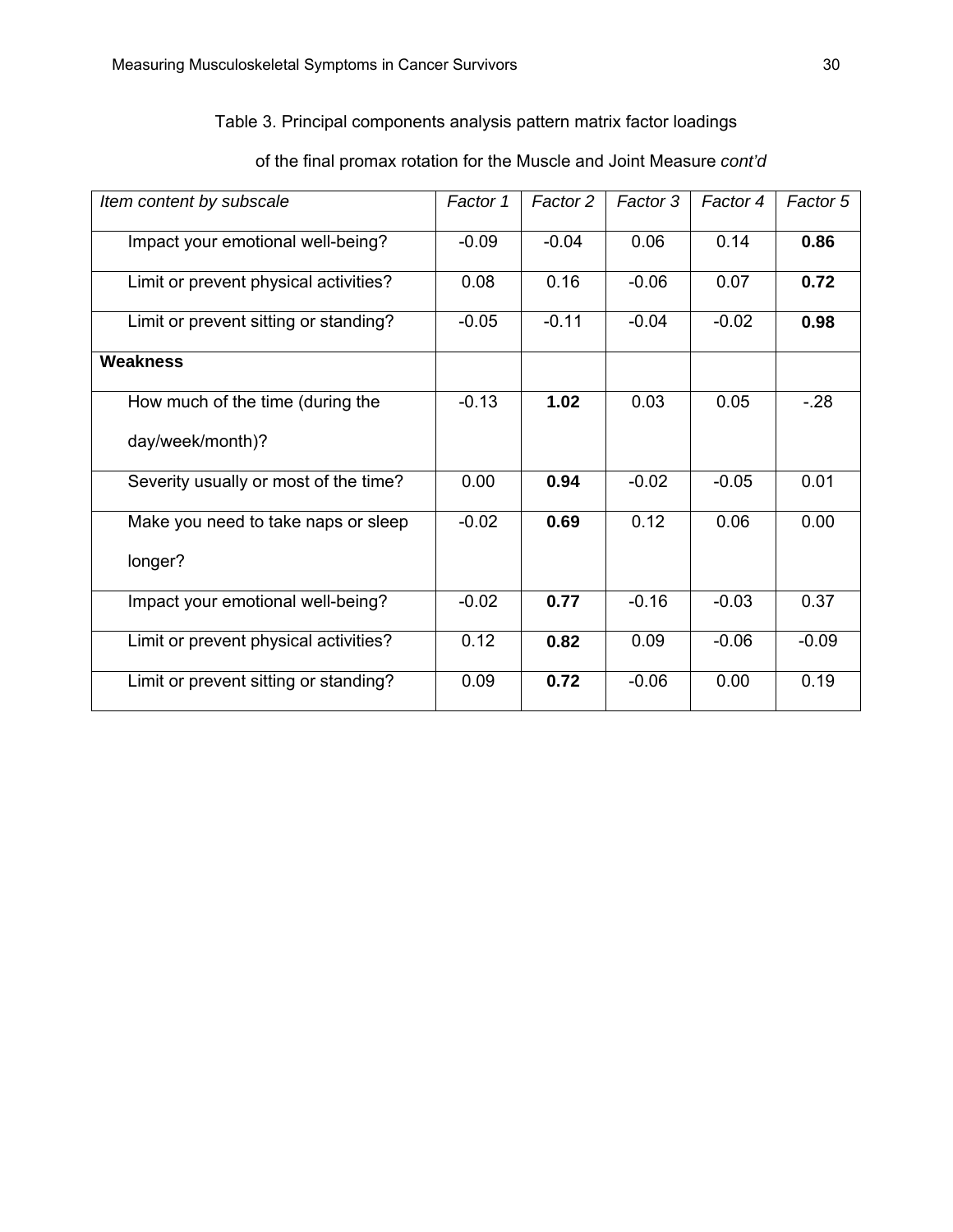|                    |                |              | <b>Percent of</b><br><b>Cohort</b><br>with No | <b>Variance</b><br><b>Explained by</b><br><b>Subscale</b> |                    |
|--------------------|----------------|--------------|-----------------------------------------------|-----------------------------------------------------------|--------------------|
|                    |                |              | <b>Symptoms</b>                               | <b>Alone or Total</b>                                     | <b>Internal</b>    |
|                    | <b>Number</b>  | <b>Scale</b> | (Score                                        | <b>Score</b>                                              | <b>Consistency</b> |
| <b>Subscale</b>    | of Items       | <b>Mean</b>  | $= 0$                                         | <b>Principal</b>                                          | <b>Reliability</b> |
|                    |                | (SD)         |                                               | <b>Components</b>                                         |                    |
|                    |                |              |                                               | <b>Analysis</b>                                           |                    |
| Arthralgias        | 6              | 0.78         | $\overline{55}$                               | 74.9%                                                     | 0.90               |
|                    |                | (1.03)       |                                               |                                                           |                    |
| <b>Myalgias</b>    | 6              | 0.89         | 52                                            | 73.5%                                                     | 0.89               |
|                    |                | (1.06)       |                                               |                                                           |                    |
| Cramps             | $\overline{7}$ | 1.07         | $\overline{38}$                               | 77.2%                                                     | 0.86               |
|                    |                | (0.95)       |                                               |                                                           |                    |
| Weakness           | 6              | 0.67         | 61                                            | 71.9%                                                     | 0.89               |
|                    |                | (0.93)       |                                               |                                                           |                    |
| <b>Total score</b> | 25             | 0.85         | $\overline{15}$                               | 76.8%                                                     | 0.93               |
|                    |                | (0.76)       |                                               |                                                           |                    |

Table 4. Muscle and Joint Measure subscale and total score psychometric properties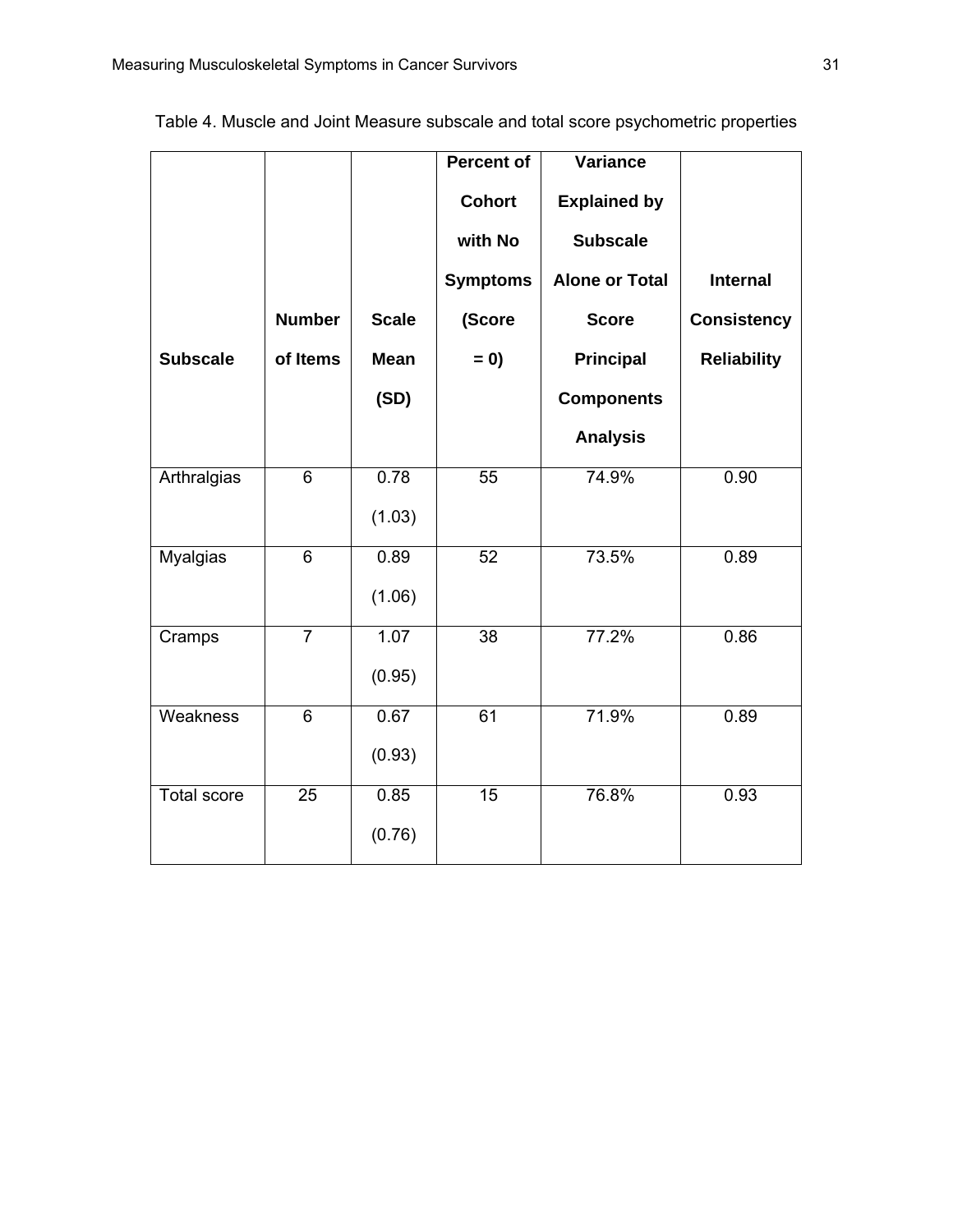|                | <b>MJM Total Score and Subscales*</b> |                    |                 |               |  |  |  |  |
|----------------|---------------------------------------|--------------------|-----------------|---------------|--|--|--|--|
| <b>Measure</b> | <b>Total</b><br><b>Score</b>          | <b>Arthralgias</b> | <b>Myalgias</b> | <b>Cramps</b> |  |  |  |  |
| Arthralgias    | .82                                   |                    |                 |               |  |  |  |  |
| Myalgias       | .80                                   | .53                |                 |               |  |  |  |  |
| Cramps         | .72                                   | .47                | .47             |               |  |  |  |  |
| Weakness       | .72                                   | .50                | .44             | .30           |  |  |  |  |

|  | Table 5. Intercorrelations within the Muscle and Joint Measure (MJM) |  |  |  |  |
|--|----------------------------------------------------------------------|--|--|--|--|
|--|----------------------------------------------------------------------|--|--|--|--|

 $*$  All p  $\leq$  001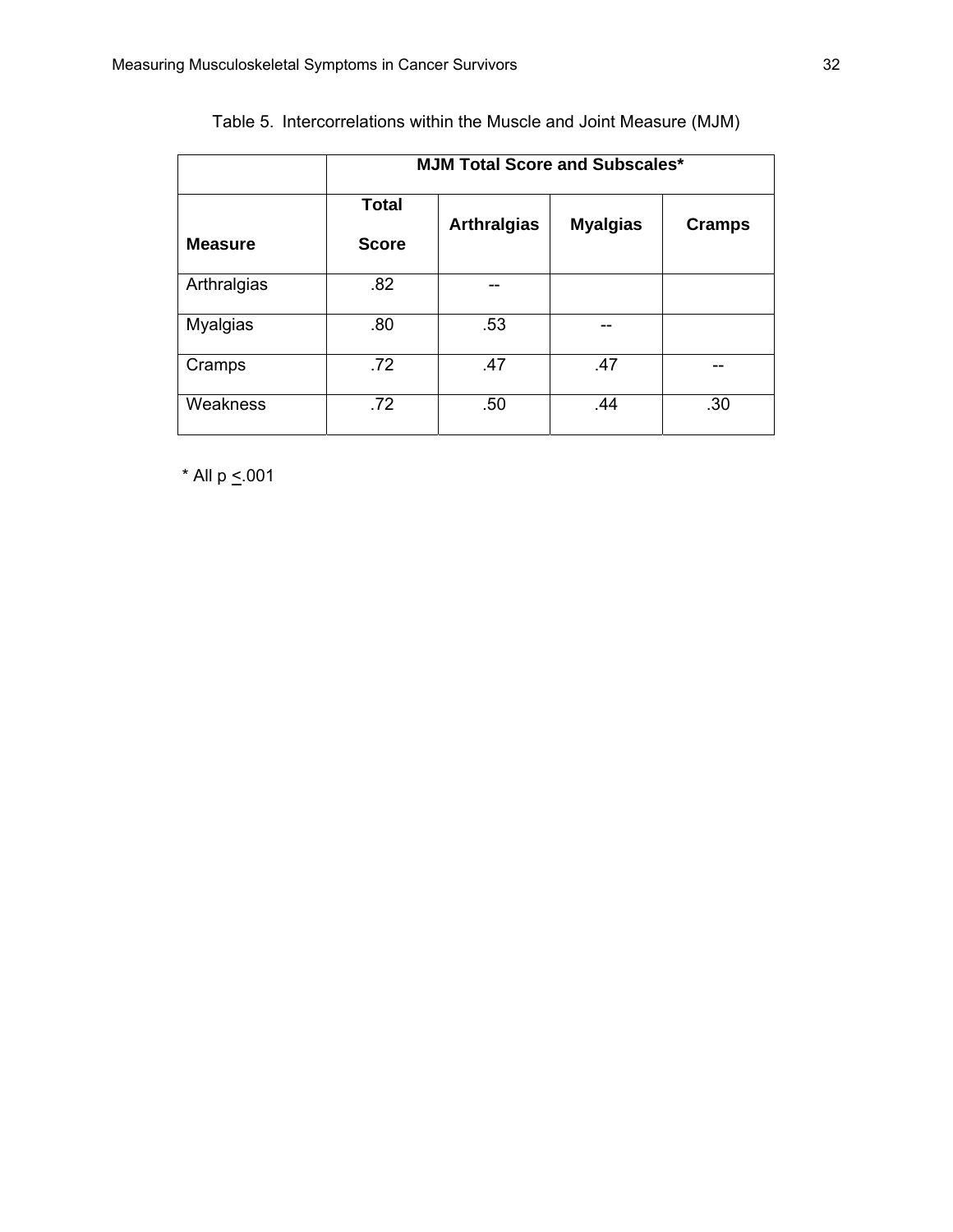|                                                        | <b>MJM Total Score and Subscales</b> |                    |                 |               |          |  |
|--------------------------------------------------------|--------------------------------------|--------------------|-----------------|---------------|----------|--|
| <b>Predicted Convergent</b><br><b>Validity Measure</b> | <b>Total</b><br><b>Score</b>         | <b>Arthralgias</b> | <b>Myalgias</b> | <b>Cramps</b> | Weakness |  |
| SF-36: Physical Function<br>T score                    | $-58$                                | $-.47$             | $-.41$          | $-38$         | $-52$    |  |
| SF-36: Bodily Pain<br>T score                          | $-.80$                               | $-.67$             | $-68$           | $-59$         | $-53$    |  |
| <b>SCL-90-R Depression</b>                             | .65                                  | .47                | .58             | .45           | .52      |  |
| SF-36: Vitality T score                                | $-0.57$                              | $-.40$             | $-53$           | $-38$         | $-.49$   |  |
| Fatigue Symptom<br><b>Inventory Total</b>              | .72                                  | .47                | .62             | .51           | .63      |  |
| <b>Predicted Divergent</b><br><b>Validity Measures</b> |                                      |                    |                 |               |          |  |
| SCL-90-R Anxiety                                       | .50                                  | .39                | .43             | .37           | .35      |  |
| SF-36: Mental Health<br>T score                        | $-.49$                               | $-.29(.002)$       | $-.52$          | $-.29(.004)$  | $-.41$   |  |

Table 6. Validation of the Muscle and Joint Measure (MJM) with other patient reported outcomes.

\* All P<.001 unless otherwise noted.